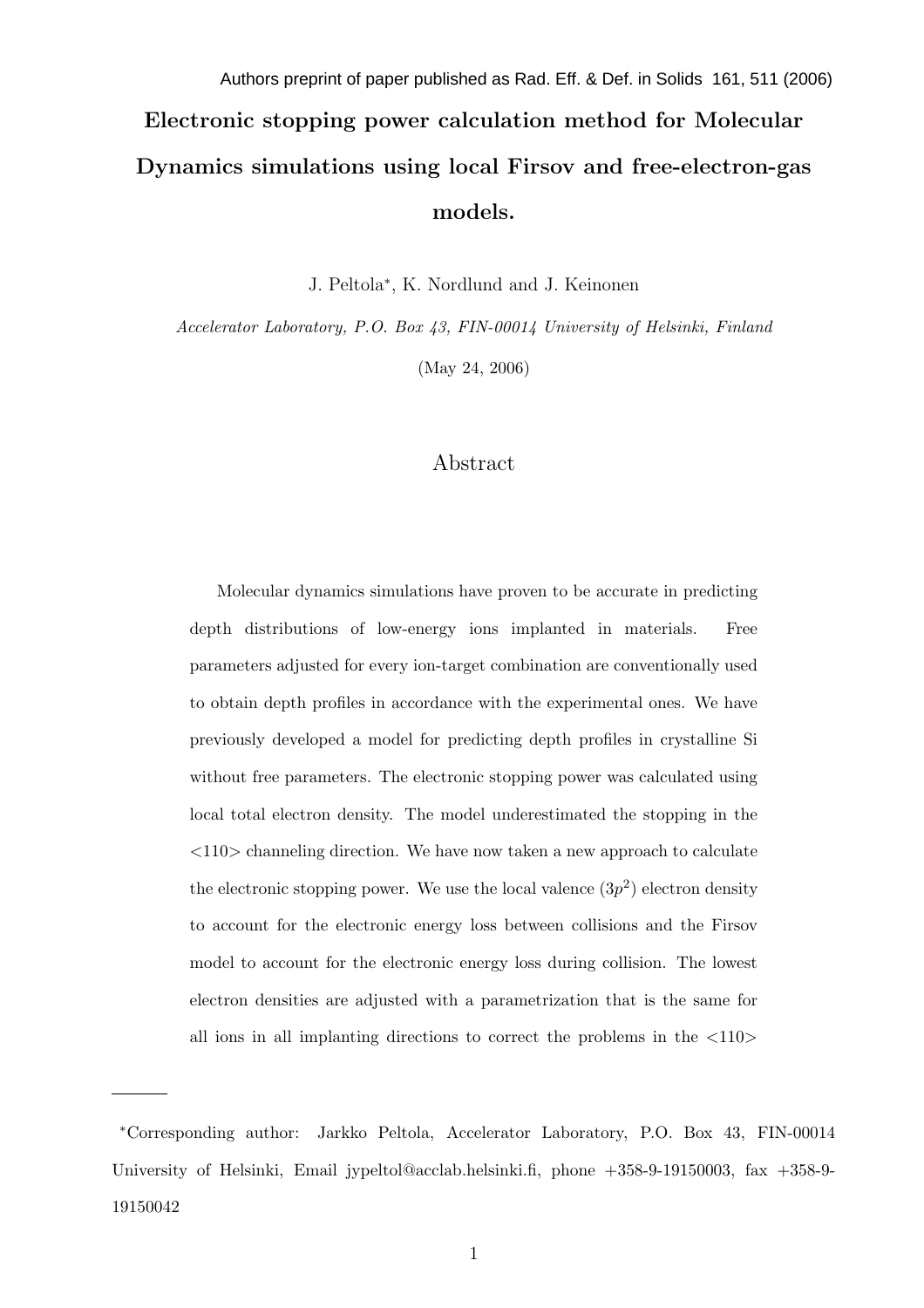channeling direction.

Typeset using REVTEX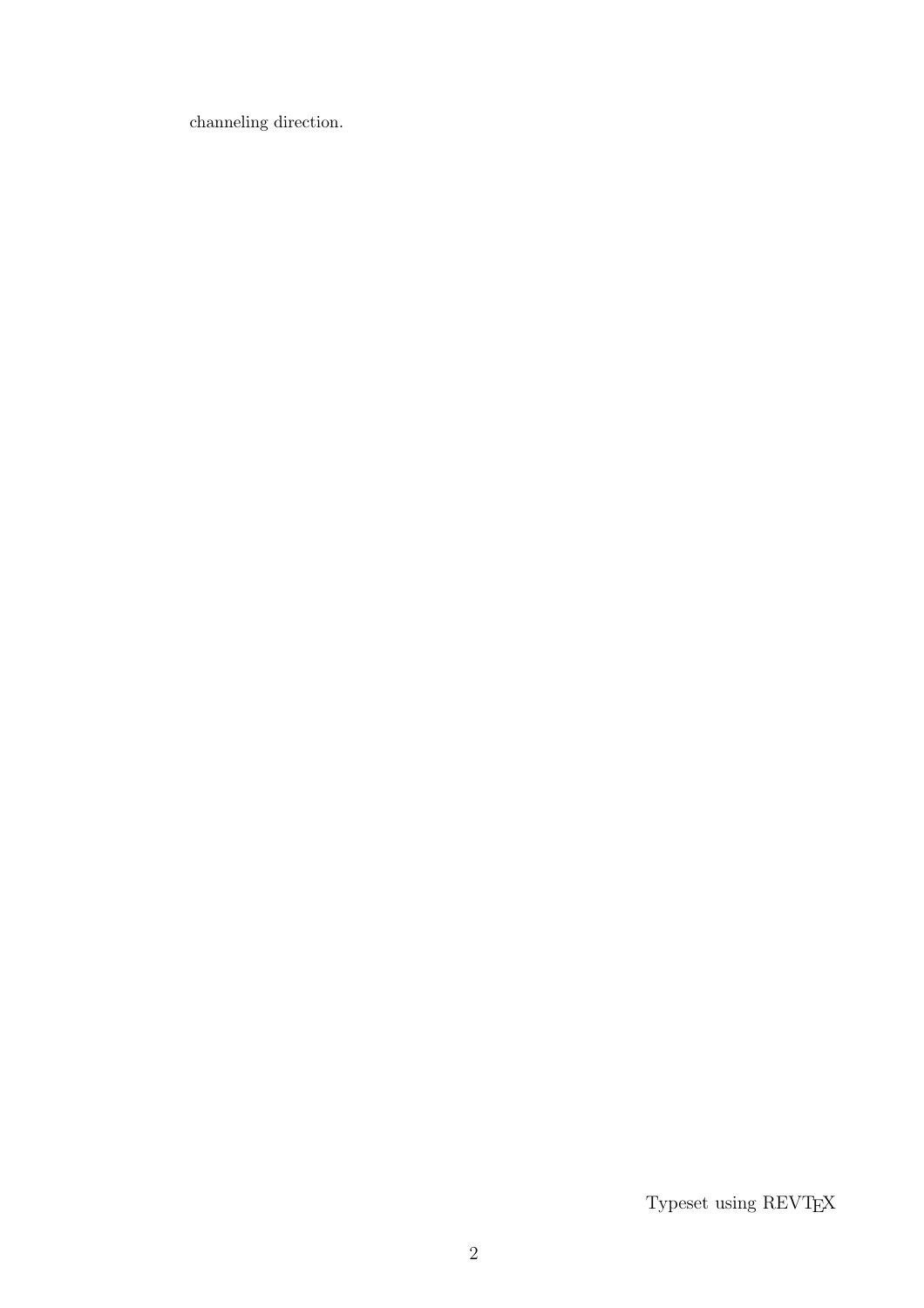#### I. INTRODUCTION

Calculating the force which slows down energetic ions traversing in materials (the stopping power) is a long-standing problem of considerable theoretical and practical  $\text{interest}^{1-3}$ . While the stopping power caused by collisions between an ion and atoms can now be predicted very accurately<sup>4-6</sup>, there is still an uncertainty in how the stopping caused by collisions between an ion and electrons (electronic stopping) should be calculated for ion velocities below the Bohr velocity (namely at energies of the order of 0.1 - 10 keV/amu). This is an especially pressing problem for obtaining range profiles for dopants implanted in crystal channel directions in semiconductors, since on the one hand the uncertainties are particularly large in this case, and on the other hand this case is important for the microelectronics industry.

Several computer models have been developed for predicting depth profiles of implanted ions in silicon. These codes fall into two categories based on how they calculate the interactions between the atoms: models using Binary Collision Approximation  $(BCA)^{7-10}$ and models using the Molecular Dynamics (MD) method<sup>11,12,5</sup>. In BCA codes, the interactions are treated as two-body collisions and the energy loss of the colliding ion is determined by the impact parameter. In the MD method, the energy loss of the ion is calculated by using many-body-interactions and the information of the local electron environment. Thus it is more accurate in predicting the range profiles for low energies<sup>13</sup>. In both methods a free parameter is used to adjust the simulated concentration profiles to match the experimental ones. This weakens the predictive power of the codes. Our previous  $models<sup>14,15</sup>$  have been developed without free parameters. This has given good overall results for calculating the stopping power of crystalline Si (c-Si) in all channel directions except the  $\langle 110 \rangle$  channel. The development of the MD method in ion implantation simulations is important, because it leaves room for adding more complex phenomena, e.g. cluster implantation, to the simulations without unnecessary approximations or parametrizations.

In this paper, we present a new model for calculating the electronic stopping power for a given ion in c-Si. The improvement over the previous model is done by calculating the energy loss due to the momentum exchange between the ion and the electrons in the target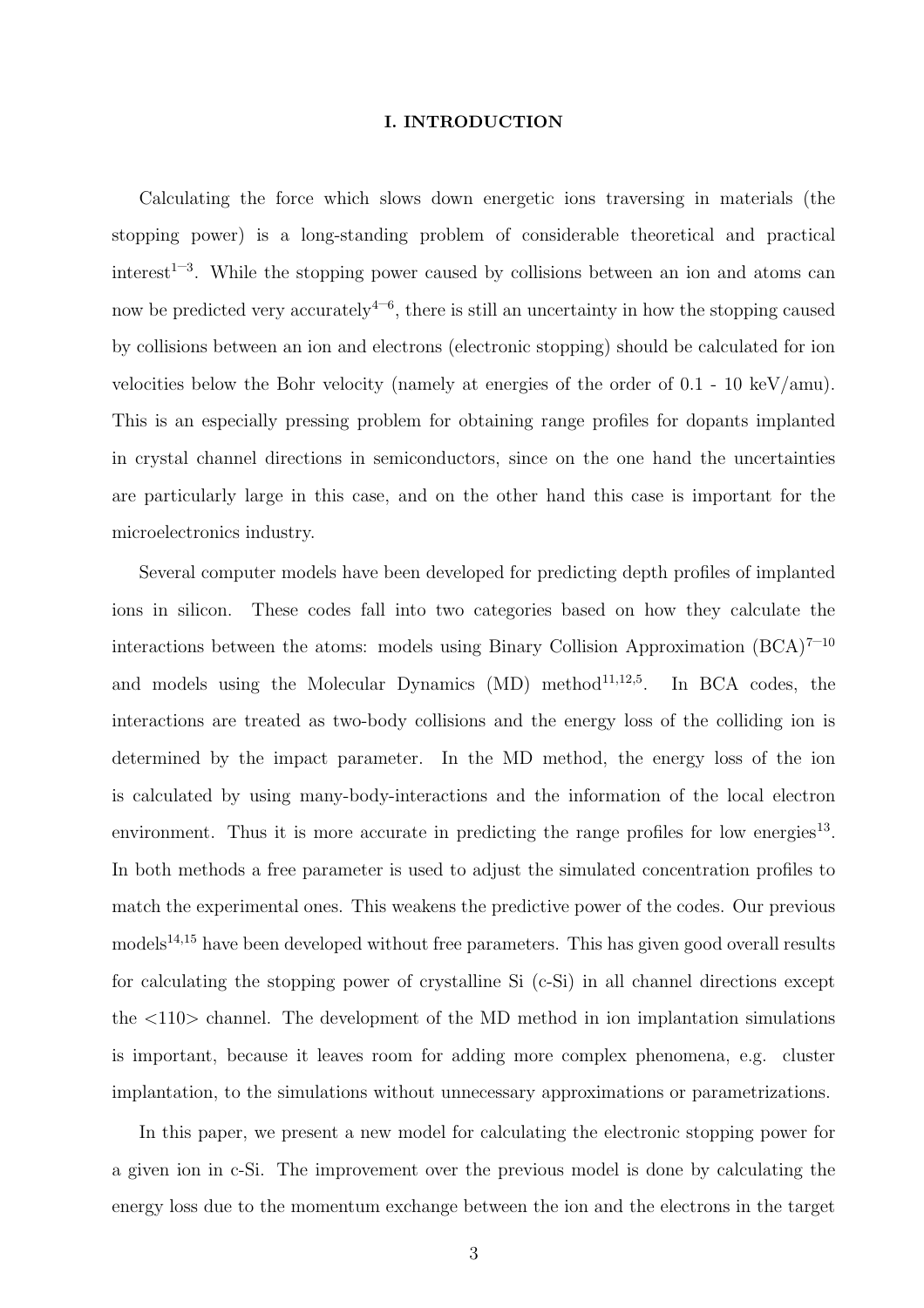using the valence  $(3p^2)$  electron density and using a separate model for electronic energy loss during close collisions between the ion and atom in the target. A single free parameter valid for all implantations in Si is introduced to correct the problems of the previous model in the  $\langle 110 \rangle$  direction. We compare the results with a wide range of experimental range profiles for implantation in silicon channels. Comparison to the results of other models is not given because models by others adjust different parameter sets for each ion-atom combination<sup>5,16</sup>, thus having the capability to produce arbitrarily good results for any implantation case. The deviation of the simulated concentration profile from the experimental one can be up to 100  $\%$  with the state-of-the-art codes<sup>16,5,17</sup>, some using several free parameters. This sets the scale for the goodness of the simulation results.

#### II. ELECTRONIC STOPPING MODEL

In our previous model<sup>15</sup>, the electronic stopping S<sub>ech</sub> was calculated using a model based on the Density Functional Theory (DFT) calculations for a static ion in a free electron  $g_{\rm 2S}^{18,19}$ :

$$
S_{\text{Ech}} = \frac{3v}{k_F r_s^3} \sum_{l=0}^{\infty} (l+1) \sin^2(\delta_l(E_F) - \delta_{l+1}(E_F)), \tag{1}
$$

where v is the ion velocity,  $r_s = (4\pi n/3)^{-1/3}$  is the one-electron-radius and  $\delta_l(E_F)$  is the phase-shift values for an electron scattering from the Fermi surface. In the simulations, the electron number density n of the gas was taken from a 3-dimensional electron distribution<sup>20</sup> for a c-Si unit cell. The 3D density used was the local total electron density, which includes also the core electrons. This is in contradiction to the free electron gas picture which the eq. (1) is based on.

The calculation procedure of the 3D density allows partitioning the electron distribution to the core electrons and the valence electrons<sup>21</sup>. The reason behind this fact is that there is a significant energy separation in the band structure between core and valence states in Si. Thus we can subtract the core electrons (1s, 2s, 2p) from the density profile. We can also subtract the 3s electrons, which leaves us the valence density of most loosely bound electrons 3p, which is physically more appealing to be used as the free-electron gas density required by eq. (1). We calculated the valence  $(3p^2)$  electron density profile of the Si unit cell, which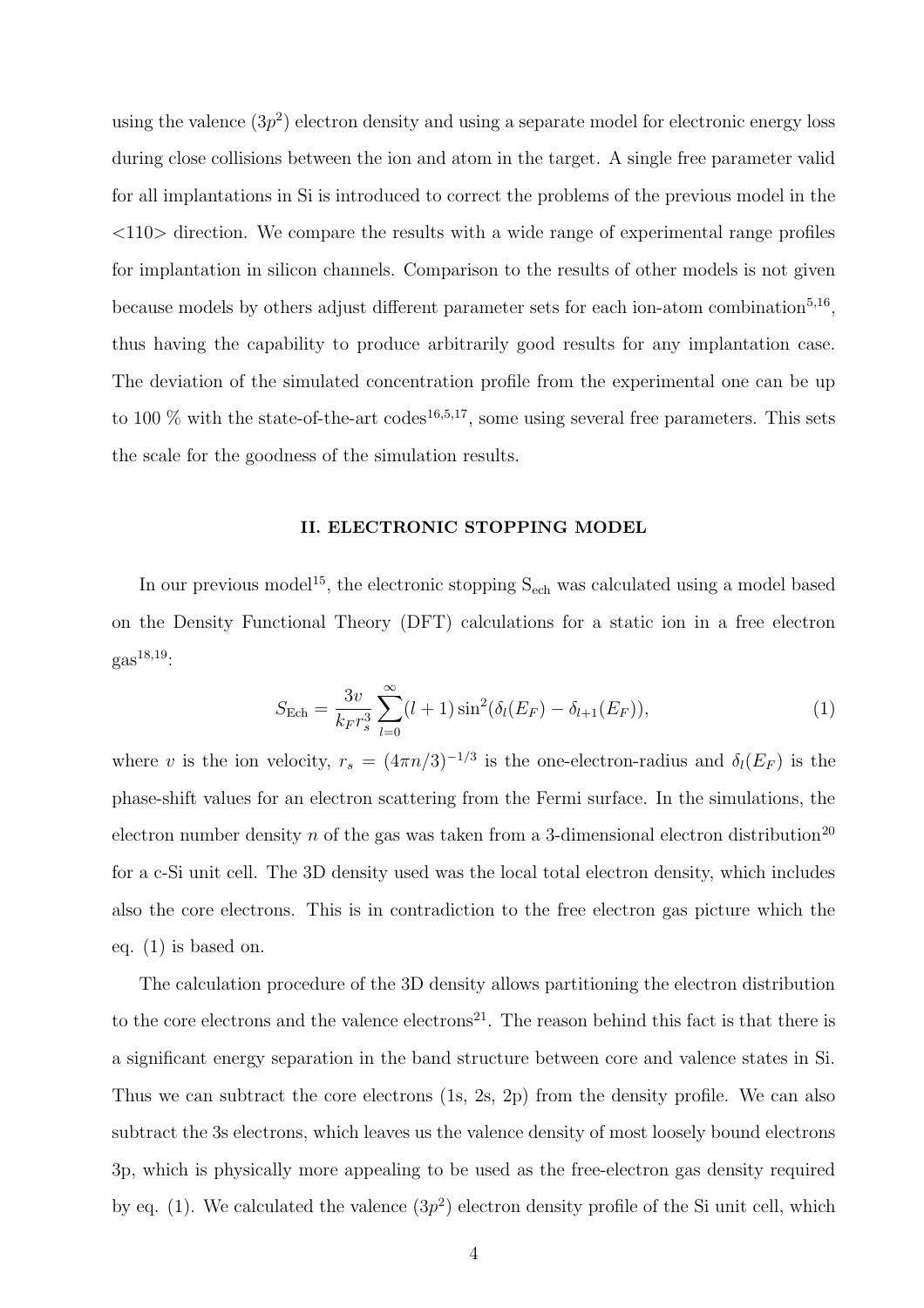gave us the local density of these electrons inside the Si crystal. Phase-shifts were calculated with DFT for each ion and for a grid of electron density values. In the simulations, eq.  $(1)$ was used for each value of  $v$  and  $n$  to take into account the momentum exchange between the potential of the ion and the electron gas.

The low energy ion has its own electron shells filled and in close collisions with the target atoms the electron clouds interact. This leads to a contribution to the electronic stopping of the ion which can be approximated by the Firsov model. We include the Firsov model by using the approach derived by Elteckov  $et al.<sup>22</sup>$ , where the slowing force (in Newtons) is given by

$$
F(R, v) = \frac{-0.7h}{(\pi a_b)^2} \left[ \frac{Z_A^2}{(1 + 0.8\alpha Z_A^{1/3} R/a)^4} + \frac{Z_B^2}{(1 + 0.8(1 - \alpha)Z_B^{1/3} R/a)^4} \right]v \text{ N},
$$
\n(2)

where  $a_b$  is the Bohr radius,  $a = 0.47 \text{ Å}$ ,  $Z_A$  and  $Z_B$  ( $Z_A > Z_B$ ) are the atomic numbers of the colliding atoms and  $\alpha = 1/[1 + (Z_B/Z_A)^{1/6}]$ . In our previous model<sup>15</sup> the Firsov model was not utilized. The Firsov model takes into account the electronic energy loss due to the electron exchange between the ion and the atoms in the target thus taking into account the valence 3p electrons of the target also. The Firsov model alone clearly underestimates the electronic stopping for the ions in channeling conditions. We found out that the model with Firsov formulae and the use of only  $3p$  electron density in eq. 1 improved the agreement with the experimental profiles in all implantation directions except in the  $\langle 110 \rangle$  direction, giving the same or slightly stronger stopping values than the previous model. If the 3s valence electrons were also included in the electron density in the new model, the total electronic stopping was too strong, clearly worsening the agreement with the experiments. These results imply that utilizing eq. 2 compensates almost exactly the neglection of the other electrons than  $3p$  from the density value used in eq. 1. This means that the possible double count of the 3p electron contribution is rather an empirically motivated correction to eq. 2 than a serious misuse of these models. This separation of the models gives us better physical motivation for the calculation of the electronic stopping, instead of the controversy of using total electron density in eq. 1.

In our previous model, the long channeling tails of the depth profiles, especially in the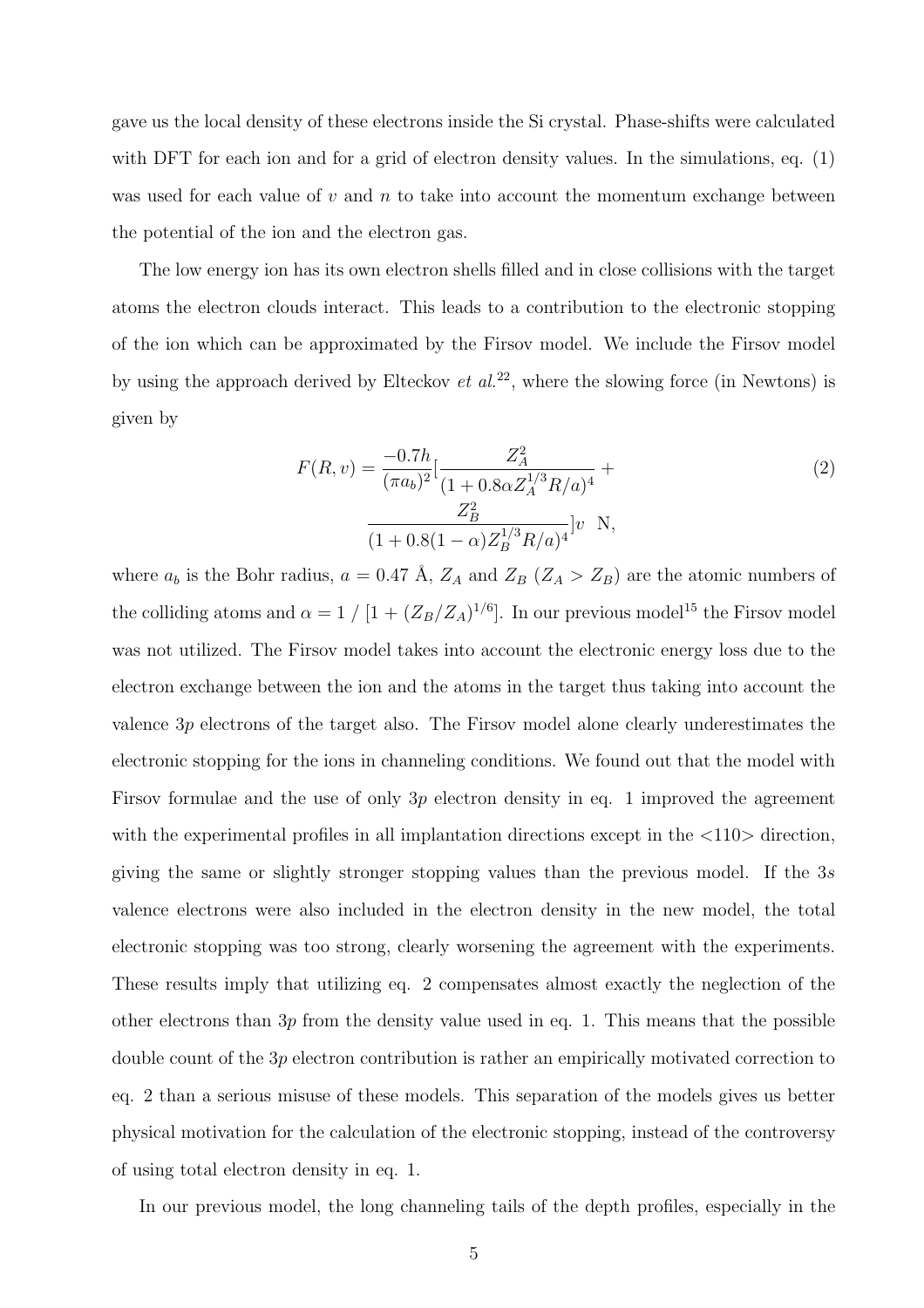$\langle 110 \rangle$  direction of Si, were a result of the point-like ion travelling along the open channel and thus experiencing a very low electron density. We found that the lower electron densities could be changed to some extent, to suppress the channeling tails in the  $\langle 110 \rangle$  direction, but not in the profiles in other directions. The total electron density varies over 5 decades in Si, so the increase in the lowest densities has no effect on the total amount of charge in the crystal. We used a parameterization that raises the electron density  $n$  by a factor of  $n_a(n) = n * k(n_c - n)^2$  if  $n < n_c$ , where  $n_c$  is an adjustable limiting value and k is the strength of the increase. There are two adjustable parameters, which require two conditions. We adjusted the parameters  $n_c$  and k so that the simulated  $\langle 110 \rangle$  profile of the 15 keV B ions (Fig. 2) matches to the experimental profile and that the  $\langle 100 \rangle$  profile of the 15 keV B ions is not affected by the parametrization. We chose these particular cases for adjusting the parametrization, because the simulated profiles of the 15 keV B ions were in a good agreement with the experiments in random and  $\langle 100 \rangle$  directions<sup>15</sup>. The first condition (<110>) gives the value for the k and the second (<100>) for the  $n_c$ . k is referred to as a free parameter in this paper because it can be used to adjust the length of the channeling tails directly. The parameter optimization gave us  $n_c = 0.06 \text{ e/Å}^3$  and  $k = 3188 \text{ (e/Å}^3)^{-2}$ . The effect of this parametrization can be seen in Fig. 1.

We emphasize that we do not think there is anything wrong *per se* with the 3D electron density of Deutsch<sup>21</sup>, especially since a very similar density has also been reported by others<sup>23</sup>. Instead the physical motivation of our modification is to make an effective compensation for the use of the local electron density of a point-like ion. Since at these velocities the ions are not stripped of electrons, they are not pointlike but experience an electron density averaged over a somewhat larger volume. Hence raising the electron density is effectively the same as averaging over a larger sample region. But doing this is only needed in the  $\langle 110 \rangle$  channel, since this is the only direction for which the ion never experiences high electron densities.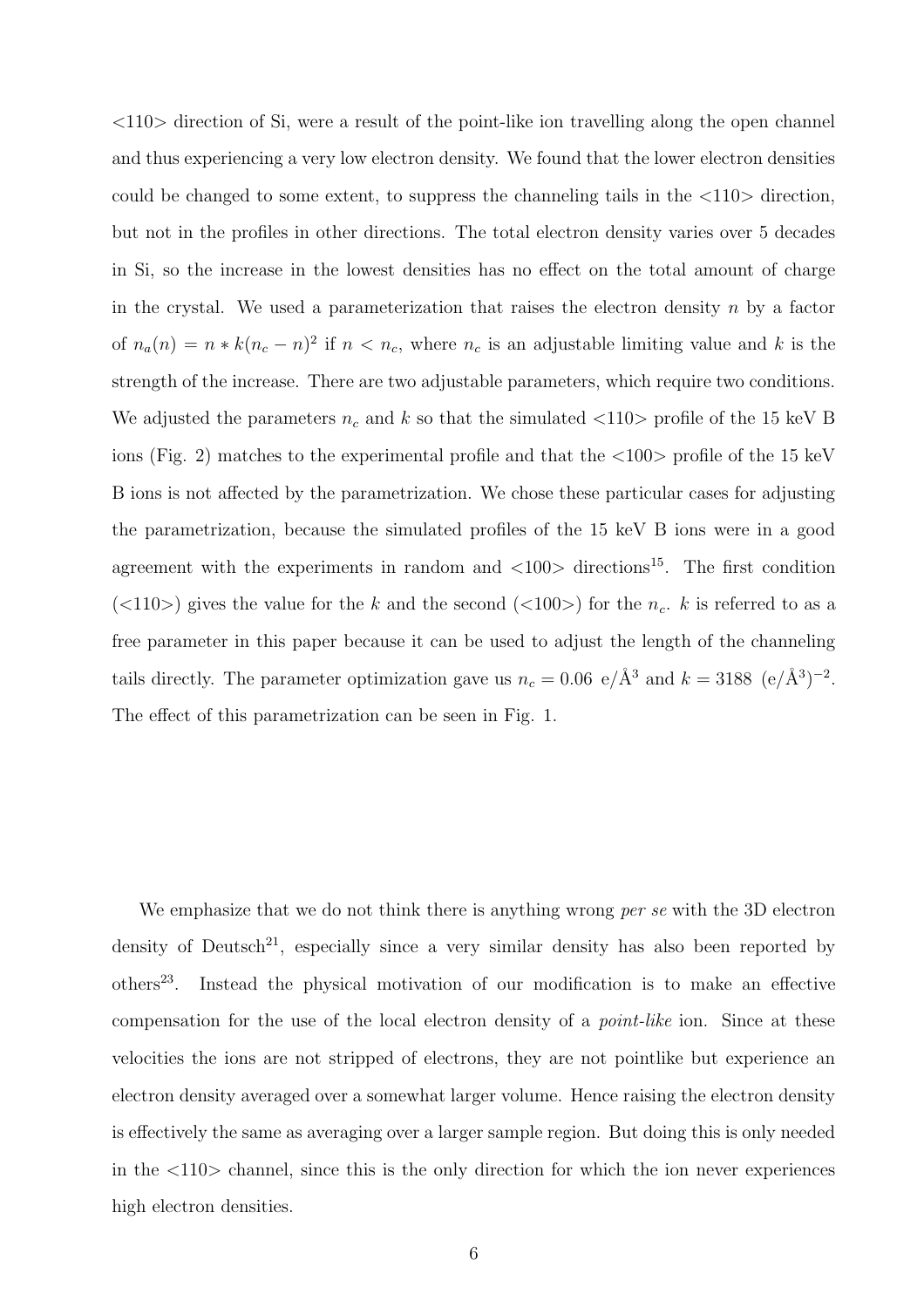#### III. SIMULATION RESULTS

We used the MDRANGE $^{24}$  code developed in our laboratory to simulate depth profiles in crystalline Si for B, As, P and Al ions. The depth profile of implanted ions is calculated as a histogram of the travelling distances from the surface projected to the implantation direction. 5000 ions were simulated for each case. Thermal displacements at 300 K were included for target atoms, corresponding to the measured Debye temperature of 519  $\mathrm{K}^{25}$ . The surface oxide was simulated by an amorphous layer  $(16\text{\AA})$  of Si and O atoms on the top of c-Si. A ZBL<sup>2</sup> electronic stopping was used for the ions in the oxide layer. The points of impacts are distributed randomly over the unit cell area. The incident angle is determined as the polar angle  $\theta$  between the surface normal (001) and the ion velocity and the azimuthal angle  $\phi$  around the surface normal. The simulations in the random direction were done by giving the ions an incident angle of  $(\theta = 6^{\circ} - 8^{\circ}, \phi = 0^{\circ} - 360^{\circ})$  taking into account an angular deviation of  $1^{\circ}$ . In the channeling directions the incident angles were  $(0^{\circ} - 360^{\circ}, 0^{\circ} - 1^{\circ})$  for the  $\langle 100 \rangle$  direction,  $(0^{\circ}, 44^{\circ} - 46^{\circ})$  for the  $\langle 110 \rangle$  direction and  $(45^{\circ}, 54^{\circ} - 56^{\circ})$  for the  $\langle 111 \rangle$  direction.

We call the results from the previous model, which uses the total electron density without the Firsov model, the "old model" in the figures. The changes between the new and the old model in simulated profiles in the <110> direction presented are mostly due to the free parameter. The  $n_a(n)$  was so small that the simulated profiles in other directions than <110> were affected slightly (few nanometers at maximum), but most of the changes in those directions resulted from the combined use of valence  $(3p^2)$  density and the Firsov model.

The statistics in the profiles is more accurate for the new model as compared to the old one because we have used a  $REED<sup>5</sup>$  algorithm with the new model. The REED algorithm divides the simulated ions to virtual ions thus keeping the statistics at the same level for every concentration level. The error bars are marked only in Fig. 2 to show the magnitude of the statistical error. We have not included error bars in other figures to keep them clear. The fluctuations in the simulated profiles are of about the same magnitude as the statistical error.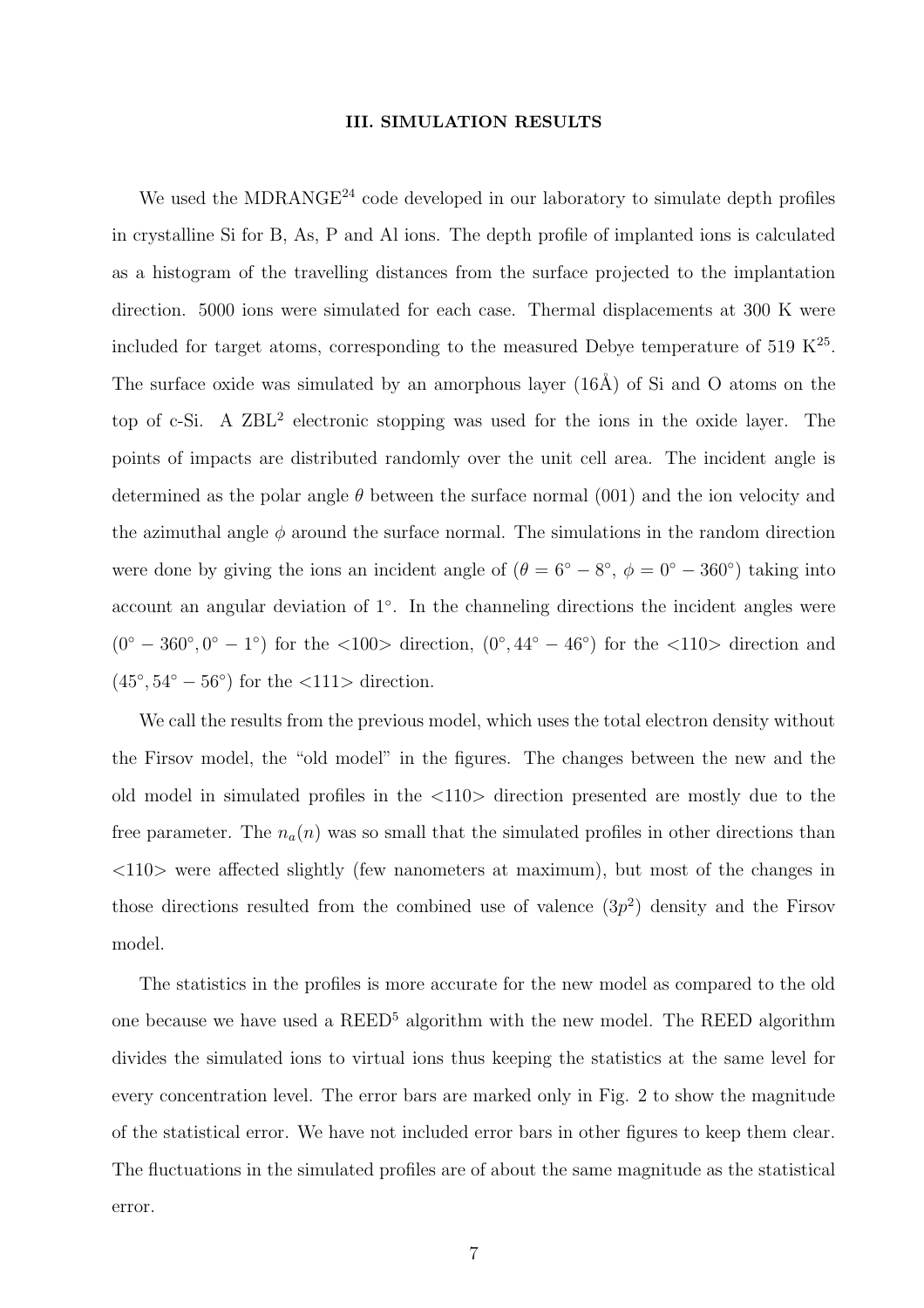#### A. B ions

Fig. 2 shows the simulated ranges of 15 keV B ions in the  $\langle 110 \rangle$  direction with both models as compared to the experiments. This case was used to optimize the free parameter, so the excellent agreement with the experiments is understandable. Fig. 3 shows the simulations of 15 keV and 80 keV B ions in the  $\langle 100 \rangle$  direction as compared to the experiments. The new model gives approximately the same results as the old model. This shows how the use of  $n_a(n)$  shortens the channeling tails significantly (maximum ranges are decreased by 40 - 50 %) in the  $\langle 110 \rangle$  direction but does not affect much the profiles in the <100> direction.

# B. P ions

Fig. 4 shows the simulated and the experimental profiles of the 100 keV P implanted in a random direction. The results of the new model are in a slightly better agreement with the experiments than the old model results. Fig. 5 shows the simulated and the experimental profiles for 15, 50 and 200 keV P ions in the <100> channeling direction. The channeling tails in the results of the old model have been reduced in the new model, which gives good results as compared to the experiments. The simulation results for the range profiles of 50 and 100 keV P ions in the  $\langle 110 \rangle$  direction are in decent agreement with the experiments as shown in Fig. 6. The channeling tails of the old model profiles are significantly reduced. Fig. 7 shows the results for 50 keV P in the  $\langle 111 \rangle$  direction. The new model gives again better results compared to the experiments and shorter channeling tails than the old model. The reduction of the tails in the  $\langle 100 \rangle$  and  $\langle 111 \rangle$  directions results from the use of the Firsov model, not from the parametrization as in the  $\langle 110 \rangle$  direction.

#### C. As ions

Fig. 8 shows the simulated and the experimental depth profiles of 100 keV As ions implanted in the random direction. The new model gives the same results as the old model and both of them are in a good agreement with the experiment. The results for As ions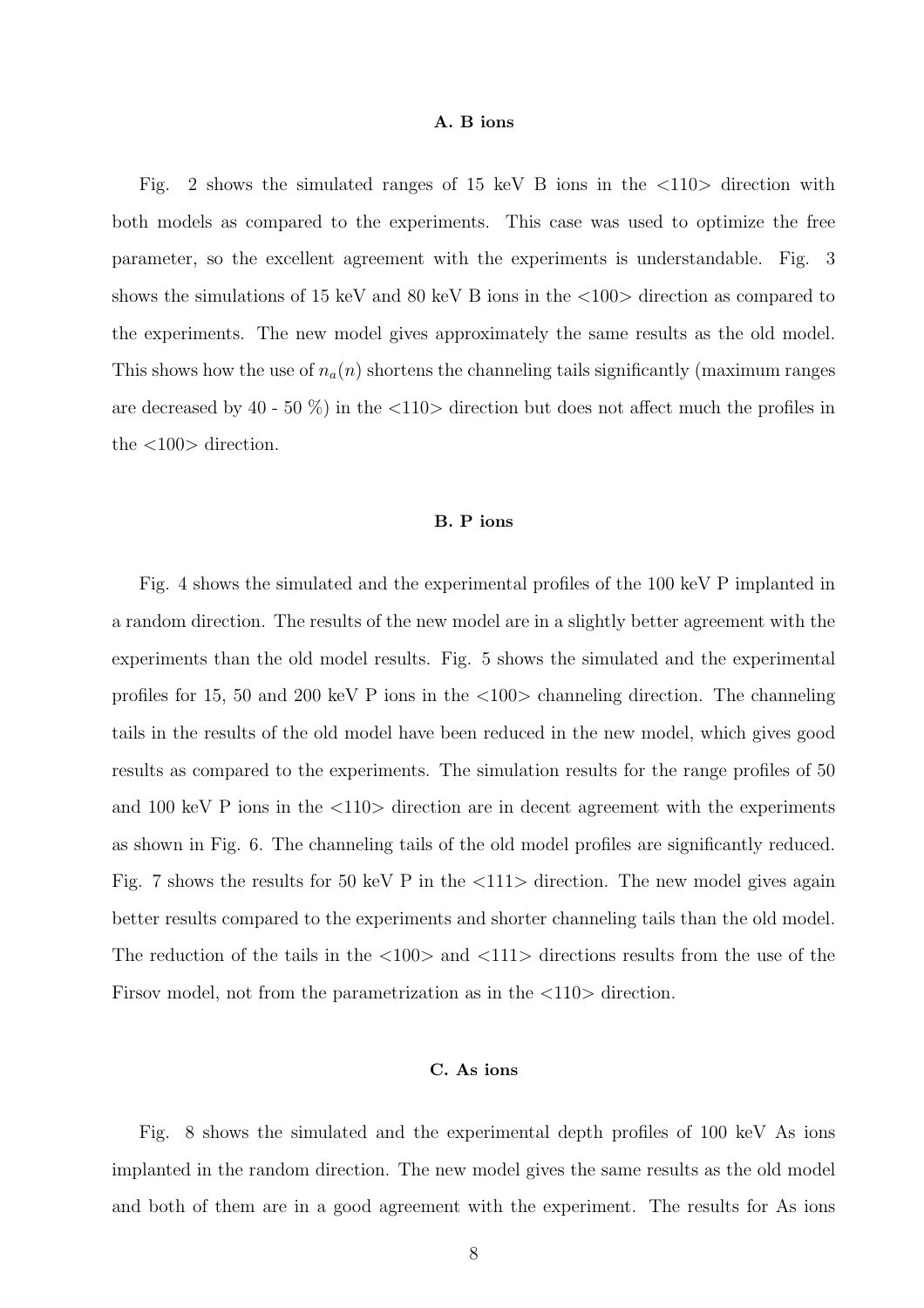implanted in the <100> direction with energies of 50 and 180 keV are shown in Fig. 9. The results show that the simulation with the new model gives very good results for the 50 keV case. The channeling tail is again reduced for both energies. Fig. 10 shows the results in the  $\langle 110 \rangle$  direction for implantations of 75 and 150 keV As ions. The results show the same behavior as for the P ions in Fig. 6.

#### D. Al ions

Fig. 11 shows the simulated and the experimental profiles for the 80 keV Al ions implanted in the random direction. The new model gives approximately the same results as the old model, slightly reducing the tail of the profile. The results are in a good agreement with the experiments. Fig. 12 shows the results in the  $\langle 110 \rangle$  direction for 150 keV ions with two different sets of experiments, one measured using differential capacitance-voltage (C-V) profiling and one using SIMS. The channeling tail is reduced with the new model but not so much as for the P or As ions. The results show that the old model is in a slightly better agreement with the experiments than the new model.

### IV. DISCUSSION AND CONCLUSIONS

We have developed a new model for calculating the local electronic stopping power in MD simulations. The electronic stopping was calculated using the valence  $(3p^2)$  electron density profile of the crystalline Si and the DFT -based model for the free-electron gas electronic energy loss. The in-collision contribution was calculated using a model by Firsov. Our simulations show that the use of these stopping models gives too long channeling tails in the range profile in the <110> direction. There must be an additional contribution that increases the stopping experienced by the ion in the most open channel of  $c-Si$ , the  $\langle 110 \rangle$ channel. We have accounted for this by using a free parameter, which raises the electron density experienced by the ion in the regions of lowest density e.g. in the  $\langle 110 \rangle$  channel. This affected only slightly the profiles in the other directions. The same free parameter is used for all the ion species. The new model gives very good results in the random direction for all the ions presented in this paper. The results in the  $\langle 100 \rangle$  and  $\langle 111 \rangle$  directions show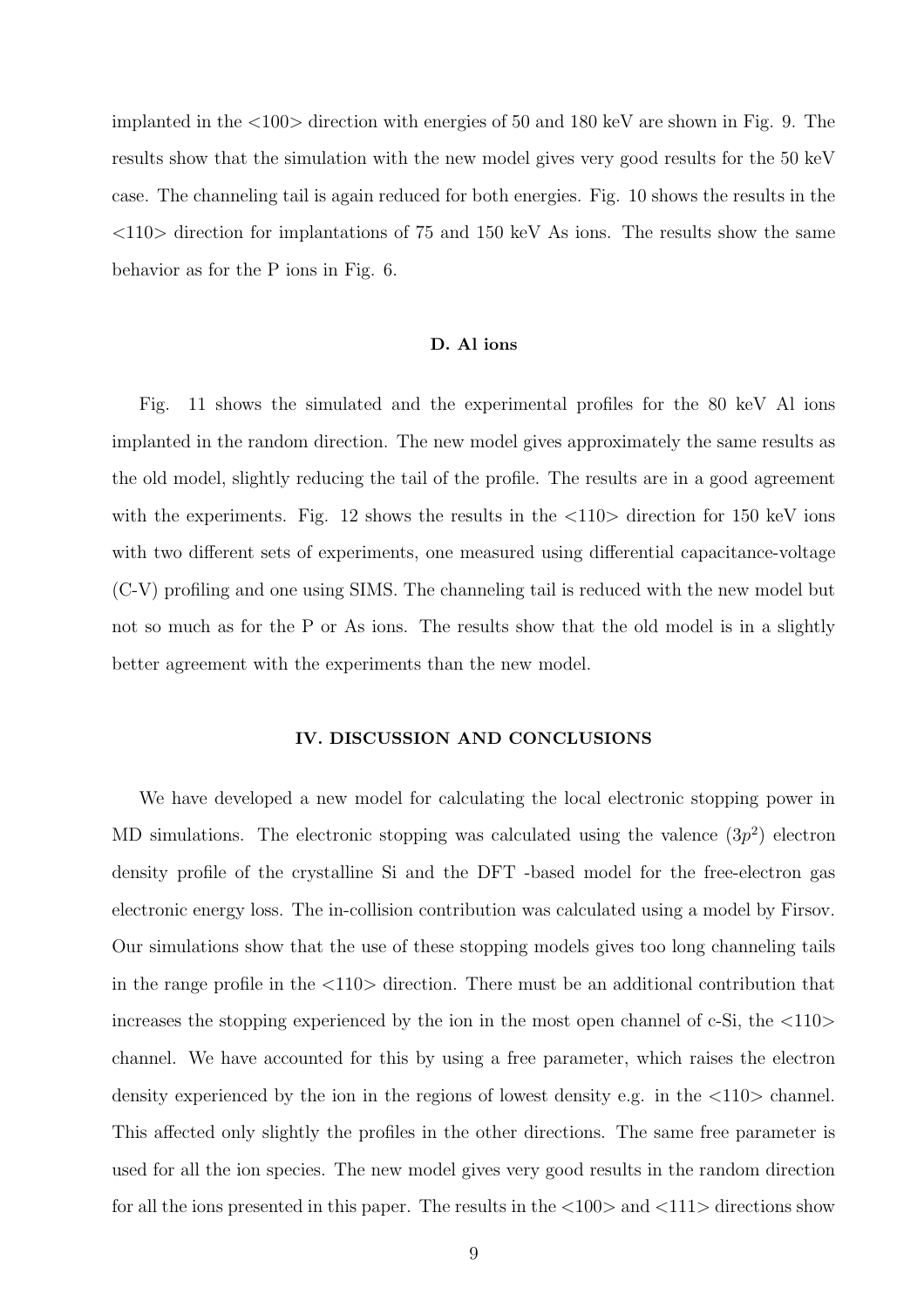a good agreement and in the <110> direction a decent agreement with the experiments for all the ions. The simulations show that the depth profiles of Al have overall longer channeling tails as compared to the other ions.

There are still discrepancies with experiments in the channeling directions: the channeling peaks in the  $\langle 110 \rangle$  direction are not reproduced as well as the random peaks and the slopes of the simulated channeling profiles get worse, when the energy is increased. Reasons affecting the discrepancies in the slope and channeling peaks are related to the electronic stopping model used. This has become clear by looking at the simulation results of range profiles in amorphous<sup>26</sup> and randomly oriented structures presented in this paper. The shape of the simulated channeling peak can be changed just by adjusting the electron density differently, which also shows that the problem is related to the modelling of the electronic stopping.

We conclude that our new model for the calculation of the local electronic stopping is physically better motivated than the old model and gives results which are in a better agreement with experiments.

#### ACKNOWLEDGMENTS

The research was supported by the Academy of Finland under projects No. 44215 and 46788. Generous grants of computer time from the Center for Scientific Computing in Espoo, Finland are gratefully acknowledged.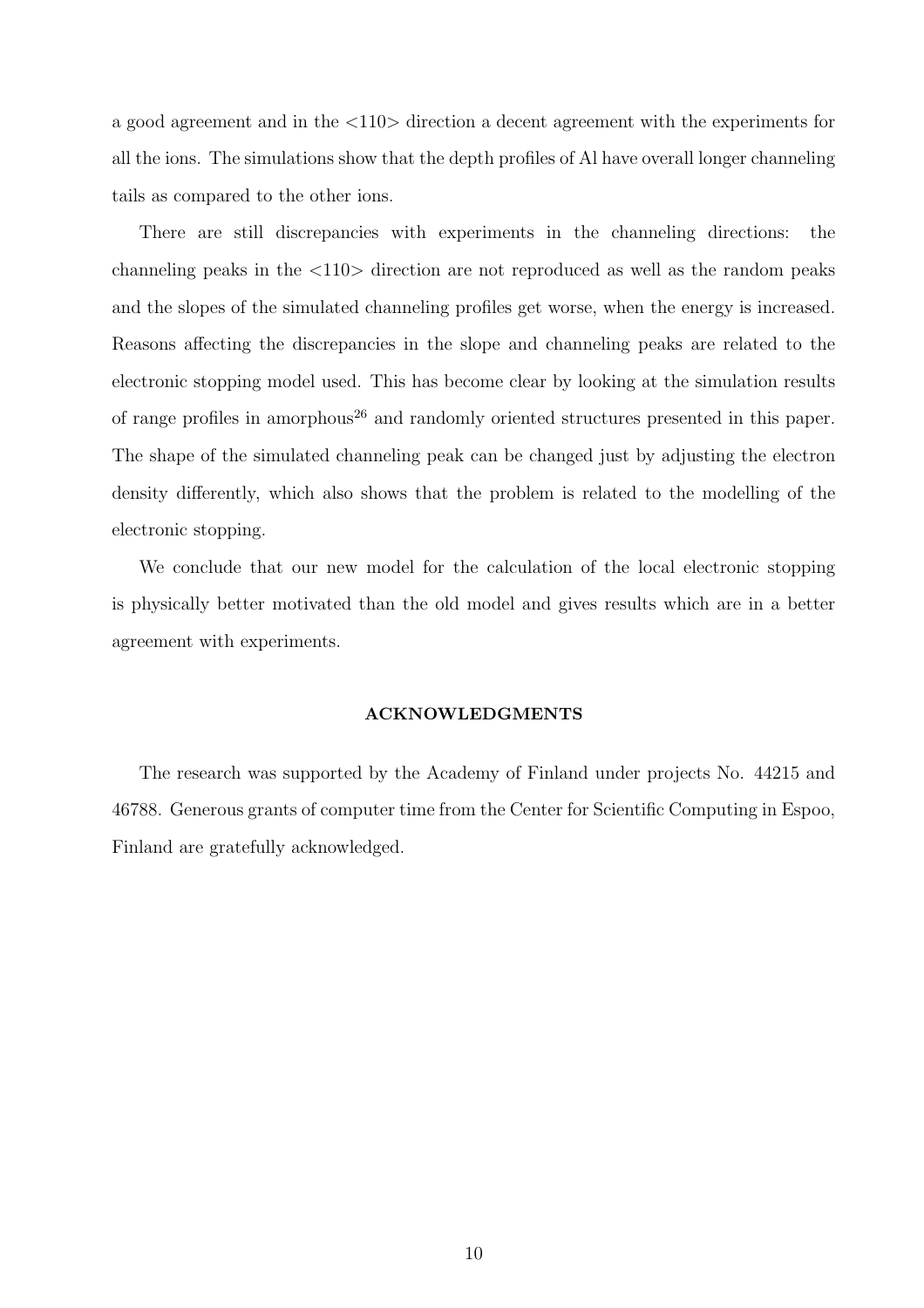# REFERENCES

- <sup>1</sup> N. Bohr, Phil. Mag. **25**, 10 (1913).
- <sup>2</sup> J. F. Ziegler, J. P. Biersack, and U. Littmark, *The Stopping and Range of Ions in Matter* (Pergamon, New York, 1985).
- <sup>3</sup> D. F. Downey, C. M. Osburn, and S. D. Marcus, Solid State Technology 40, 71 (1997).
- <sup>4</sup> K. Nordlund, J. Keinonen, and A. Kuronen, Physica Scripta **T54**, 34 (1994).
- <sup>5</sup> K. M. Beardmore and N. Grønbech-Jensen, Phys. Rev. E 57, 7278 (1998).
- <sup>6</sup> K. Nordlund, N. Runeberg, and D. Sundholm, Nucl. Instr. Meth. Phys. Res. B 132, 45 (1997).
- <sup>7</sup> M. Hautala, Phys. Rev. B 30, 5010 (1984).
- $8 \text{ M}$ . T. Robinson and I. M. Torrens, Phys. Rev. B 9, 5008 (1974).
- <sup>9</sup> Q. Yang, T. Li, B. V. King, and R. J. MacDonald, Phys. Rev. B **53**, 3032 (1996).
- $10$  K. M. Klein, C. Park, and A. F. Tasch, IEEE Trans. Electron Devices **39**, 1614 (1992).
- <sup>11</sup> J. Keinonen *et al.*, Phys. Rev. Lett. **67**, 3692 (1991).
- <sup>12</sup> K. Nordlund, Comput. Mater. Sci. 3, 448 (1995).
- $13$  G. Hobler and G. Betz, Nucl. Instr. Meth. Phys. Res. B 180, 203 (2001).
- <sup>14</sup> J. Sillanpää, K. Nordlund, and J. Keinonen, Phys. Rev. B  $62$ ,  $3109$  (2000).
- $15$  J. Sillanpää et al., Phys. Rev. B 63, 134113 (2000).
- <sup>16</sup> S. Tian, J. Appl. Phys. 93, 5893 (2003).
- <sup>17</sup> J. M. Hernandez-Mangas et al., Solid-State Electronics **46**, 1315 (2002).
- <sup>18</sup> J. Finneman, dissertation, The Institute of Physics, Aarhus, 1968 (unpublished).
- <sup>19</sup> T. L. Ferrell and R. H. Ricthie, Phys. Rev. B  $16$ , 115 (1977).
- $^{20}$  M. Deutsch, Phys. Rev. B 45, 646 (1992), 46 607 (1992).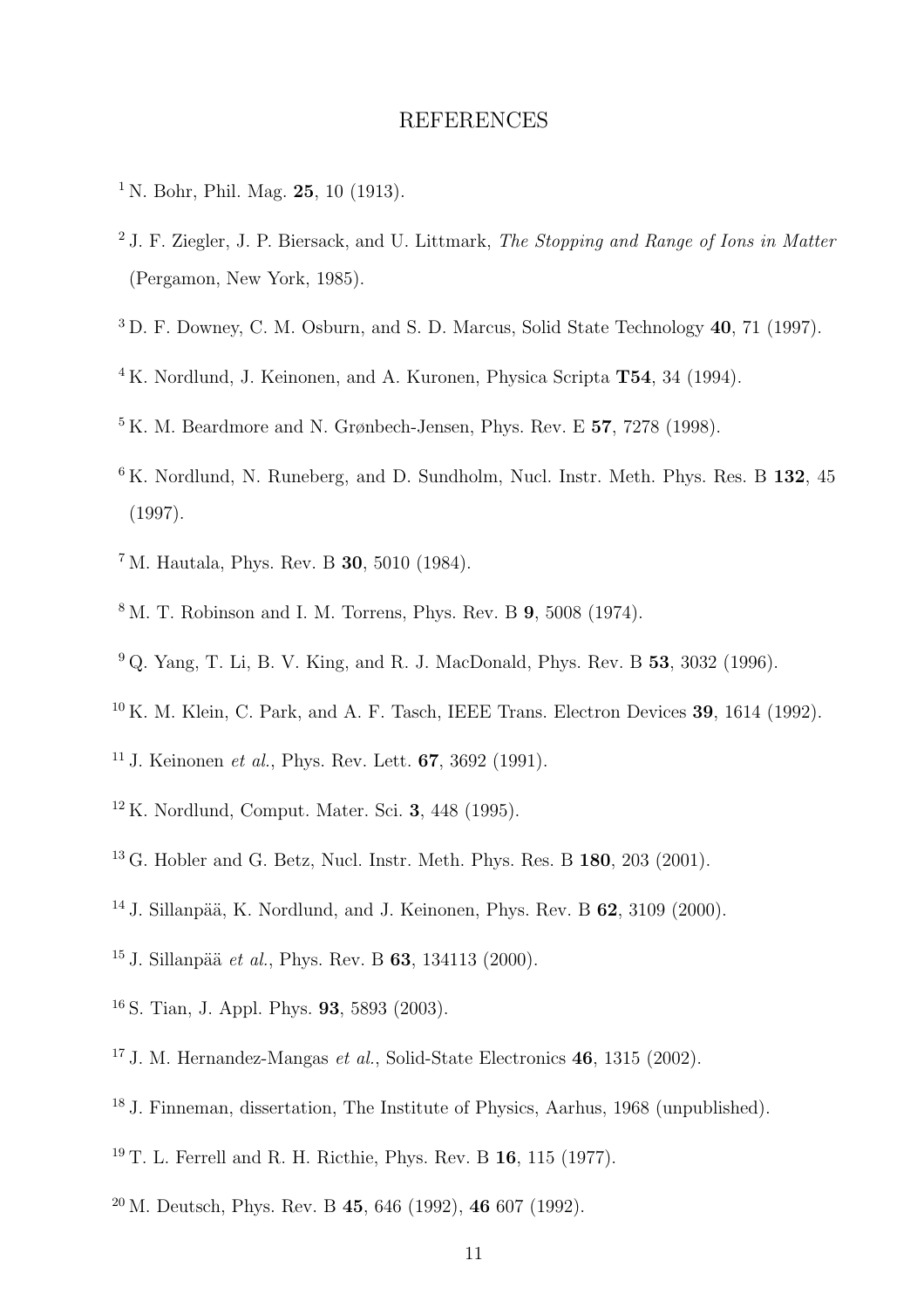- <sup>21</sup> Z. W. Lu, A.Zunger, and M. Deutsch, Phys. ReV. B 47, 9385 (1993).
- $22$  V. A. Elteckov, D. S. Karpuzov, Y. V. Martynenko, and V. E. Yurasova, in Atomic Collision Phenomena in Solids, edited by D. Palmer, M. W. Thompson, and P. D. Townsend (North-Holland, Amsterdam, 1970), Chap. ion penetration into Si single crystal, p. 657.
- <sup>23</sup> J. A. Golovchenko, D. E. Cox, and A. N. Goland, Phys. Rev. B 26, 2335 (1982).
- <sup>24</sup> A presentation of the MDRANGE computer code is available on the World Wide Web in

http://beam.helsinki.fi/∼knordlun/mdh/mdh program.html .

- $^{25}$  G. Buschorn *et al.*, Phys. Rev. B  $55, 6196$  (1997).
- <sup>26</sup> J. Peltola, K. Nordlund, and J. Keinonen, Nucl. Instr. Meth. Phys. Res. B 195, 269 (2002).
- <sup>27</sup> D. Cai, N. Grønbech-Jensen, C. M. Snell, and K. M. Beardmore, Phys. Rev. B 54, 17147 (1996).
- <sup>28</sup> D. Cai, C. M. Snell, K. M. Beardmore, and N. Grønbech-Jensen, International J. Modern Physics C 9, 459 (1998).
- $^{29}$  R. Wilson, J. Appl. Phys 60, 2797 (1986).
- <sup>30</sup> R. G. Wilson, J. Appl. Phys. 52, 3985 (1980).
- $31 G.$  Galvagno *et al.*, Nucl. Instr. Meth. Phys. Rev. B  $74, 105$  (1993).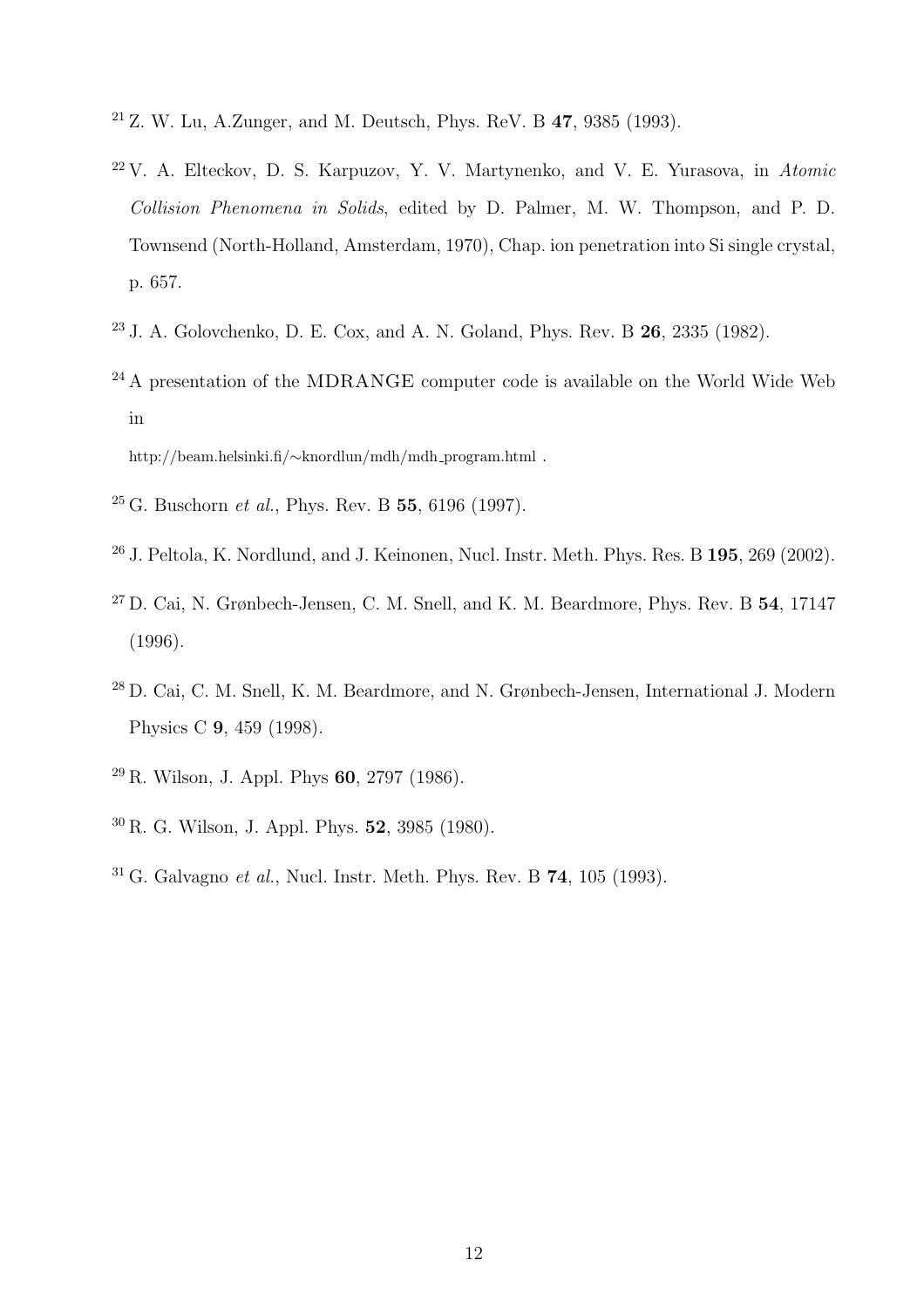## FIGURES

FIG. 1. Effect of the modification of the valence  $(3p^2)$  electron density along the  $\langle 111 \rangle$ direction of a Si crystal. The two atom positions show up as high peaks in the profiles. In the modified electron density curve, the electron density is raised by a function described in the text when the density is lower than  $n_c = 0.06$  e/ $\AA^3$ . This shows up as a higher electron density in the "valley" which is the  $\langle 110 \rangle$  channel.

FIG. 2. Simulated and measured ranges of  $15 \text{ keV B}$  ions in the  $\langle 110 \rangle$  channel of silicon. The error bars in the simulated profiles are shown as to present the magnitude of the statistical error. The experimental data were measured with SIMS (Ref.<sup>27</sup>).

FIG. 3. Simulated and measured ranges of 15 and 80 keV B ions in the  $\langle 100 \rangle$  channel of silicon. The experimental data were measured with SIMS  $(Ref.<sup>27</sup>)$ .

FIG. 4. Simulated and measured ranges of 100 keV P ions in the random direction of silicon. The experimental data were measured with SIMS (Ref.<sup>28</sup>).

FIG. 5. Simulated and measured ranges of 15, 50 and 200 keV P ions in the  $\langle 100 \rangle$  channel of silicon. The experimental data were measured with SIMS  $(Ref.<sup>28,29</sup>)$ .

FIG. 6. Simulated and measured ranges of 50 and 100 keV P ions in the  $\langle 110 \rangle$  channel of silicon. The experimental data were measured with SIMS (Ref.<sup>29</sup>).

FIG. 7. Simulated and measured ranges of 50 keV P ions in the  $\langle 111 \rangle$  channel of silicon. The experimental data were measured with SIMS (Ref.<sup>29</sup>).

FIG. 8. Simulated and measured ranges of 100 keV As ions in the random direction of silicon. The experimental data were measured with SIMS<sup>5</sup>

FIG. 9. Simulated and measured ranges of 50 keV and 180 keV As ions in the  $\langle 100 \rangle$  channel of silicon. The experimental data were measured with SIMS (Ref.<sup>27</sup>).

FIG. 10. Simulated and measured ranges of 75 keV and 150 keV As ions in the  $\langle 110 \rangle$  channel of silicon. The experimental data were measured with SIMS (Ref.30).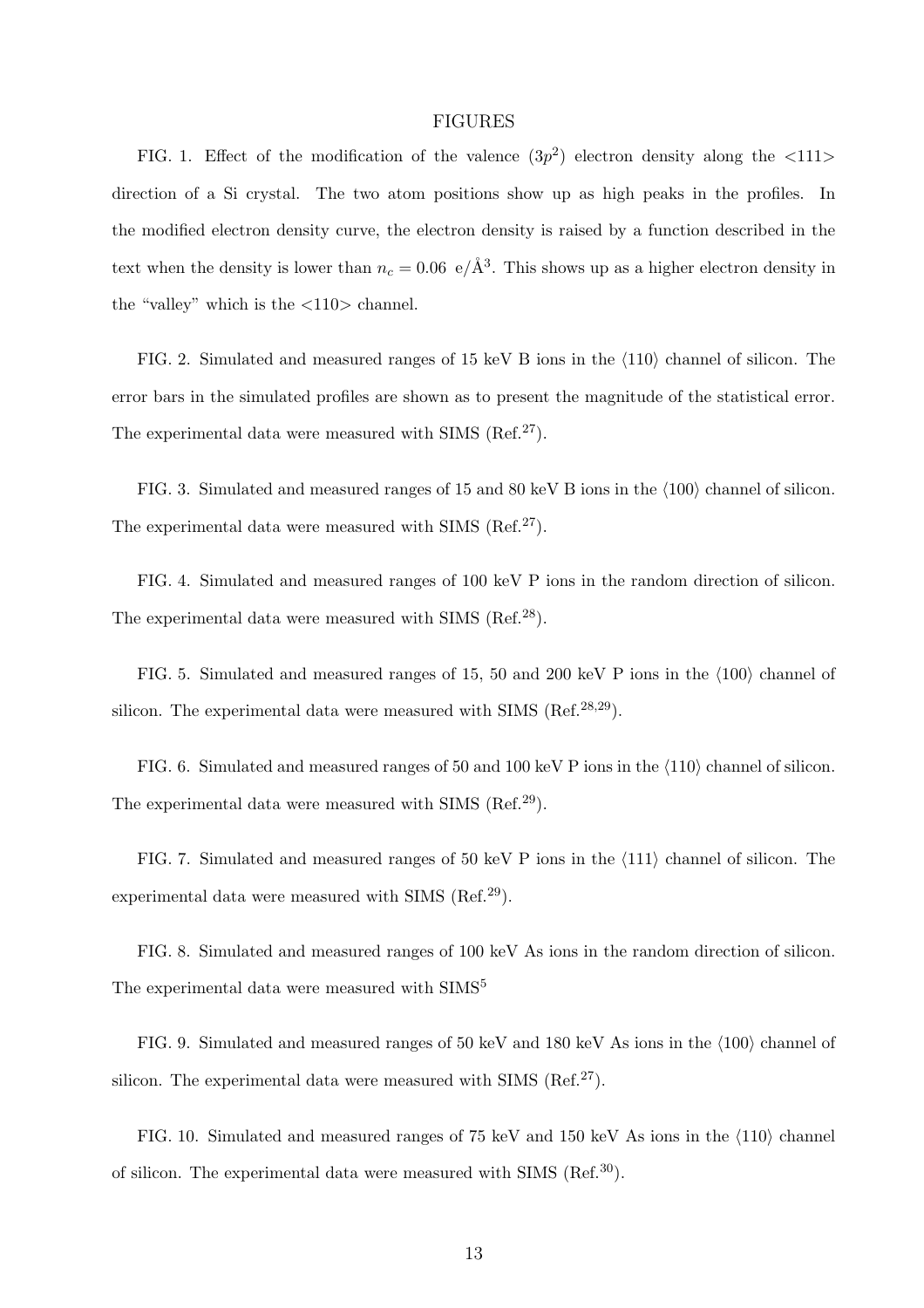FIG. 11. Simulated and measured ranges of 80 keV Al ions in the random direction of silicon. The experimental data were measured with  $\rm SIMS^{31}$ 

FIG. 12. Simulated and measured ranges of 150 keV Al ions in the  $\langle 110 \rangle$  channel of silicon. The experimental data were measured with SIMS and C-V (Ref.<sup>29</sup>).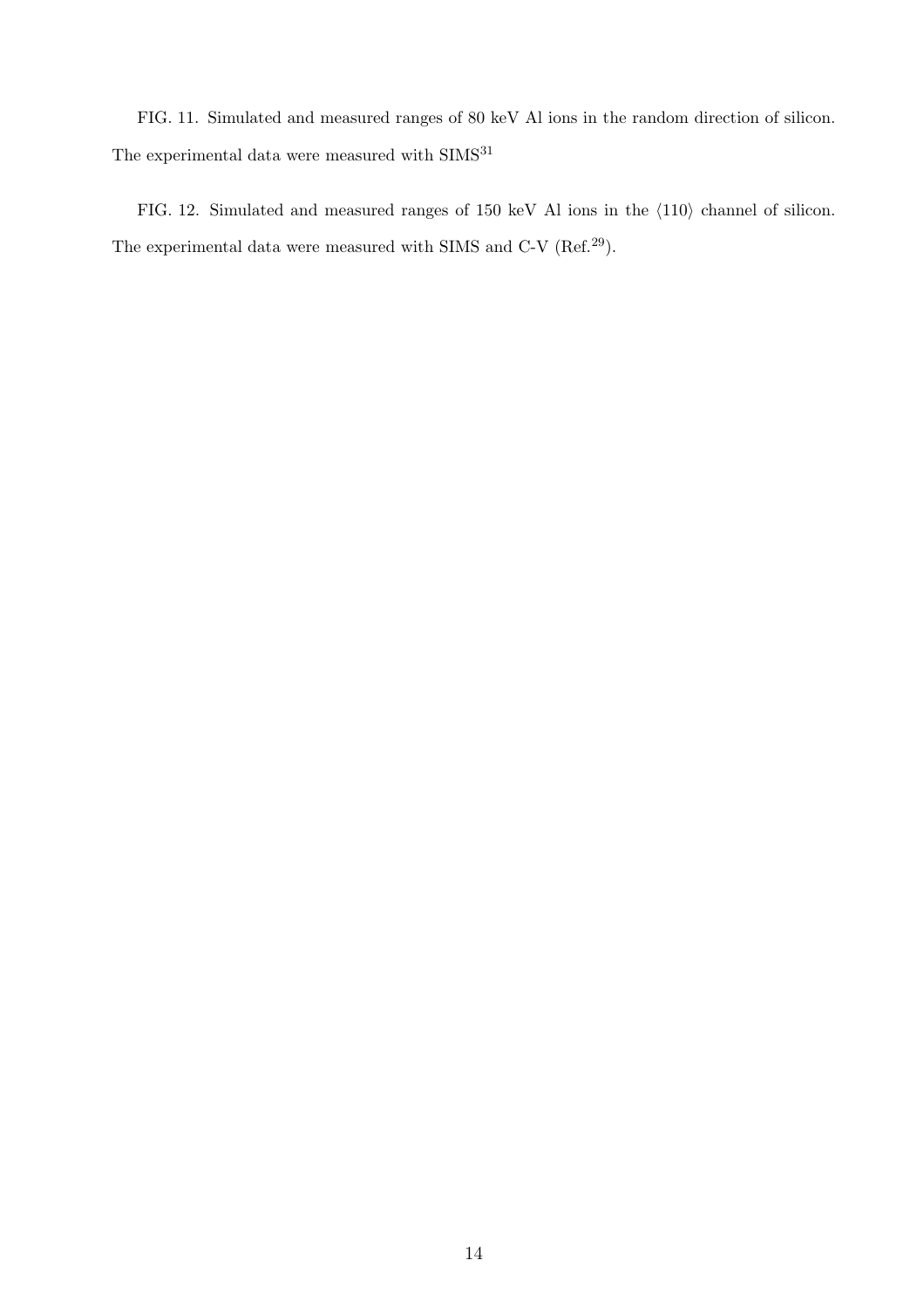Peltola Fig. 1/12

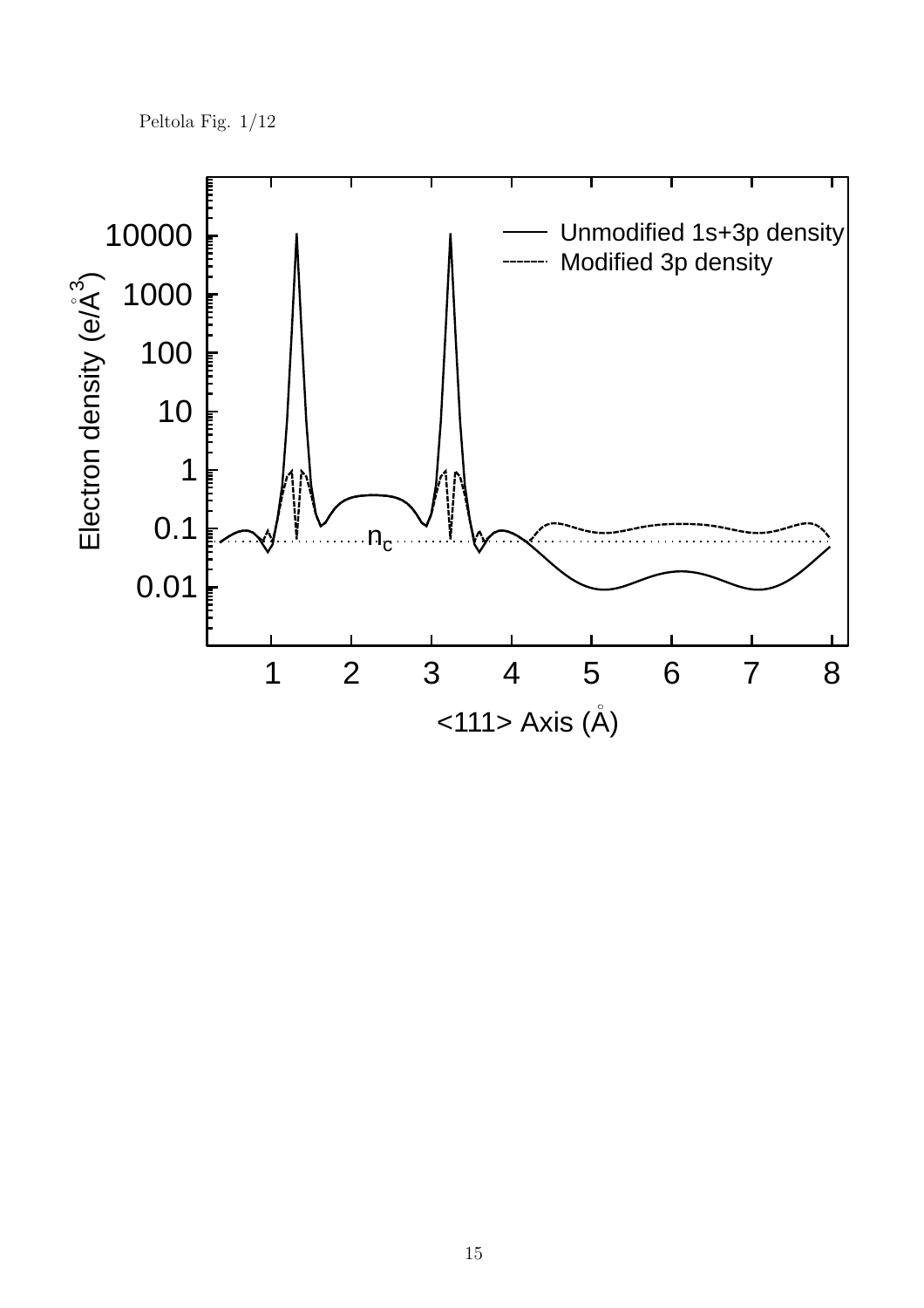Peltola Fig. 2/12

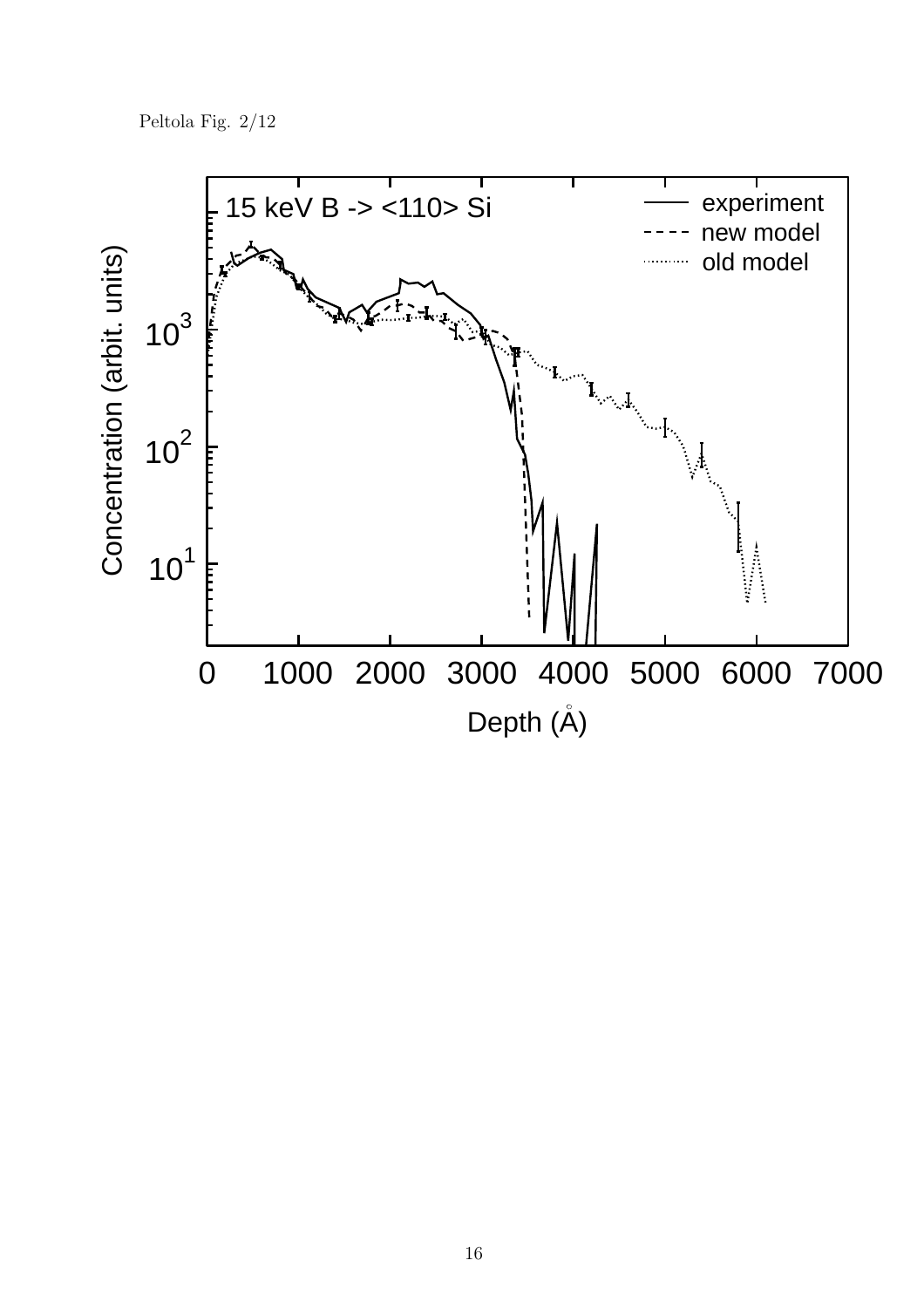Peltola Fig. 3/12

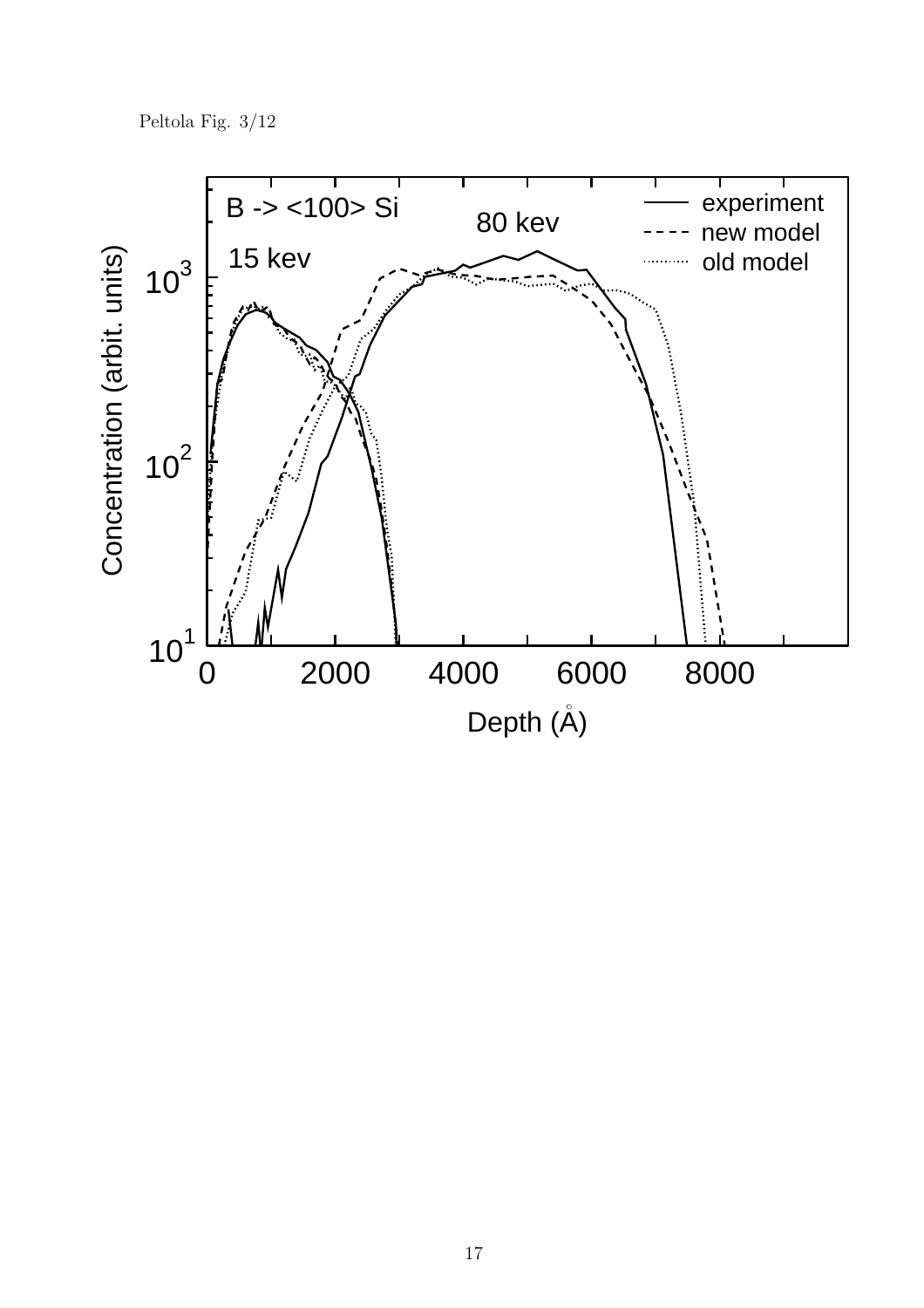Peltola Fig. 4/12

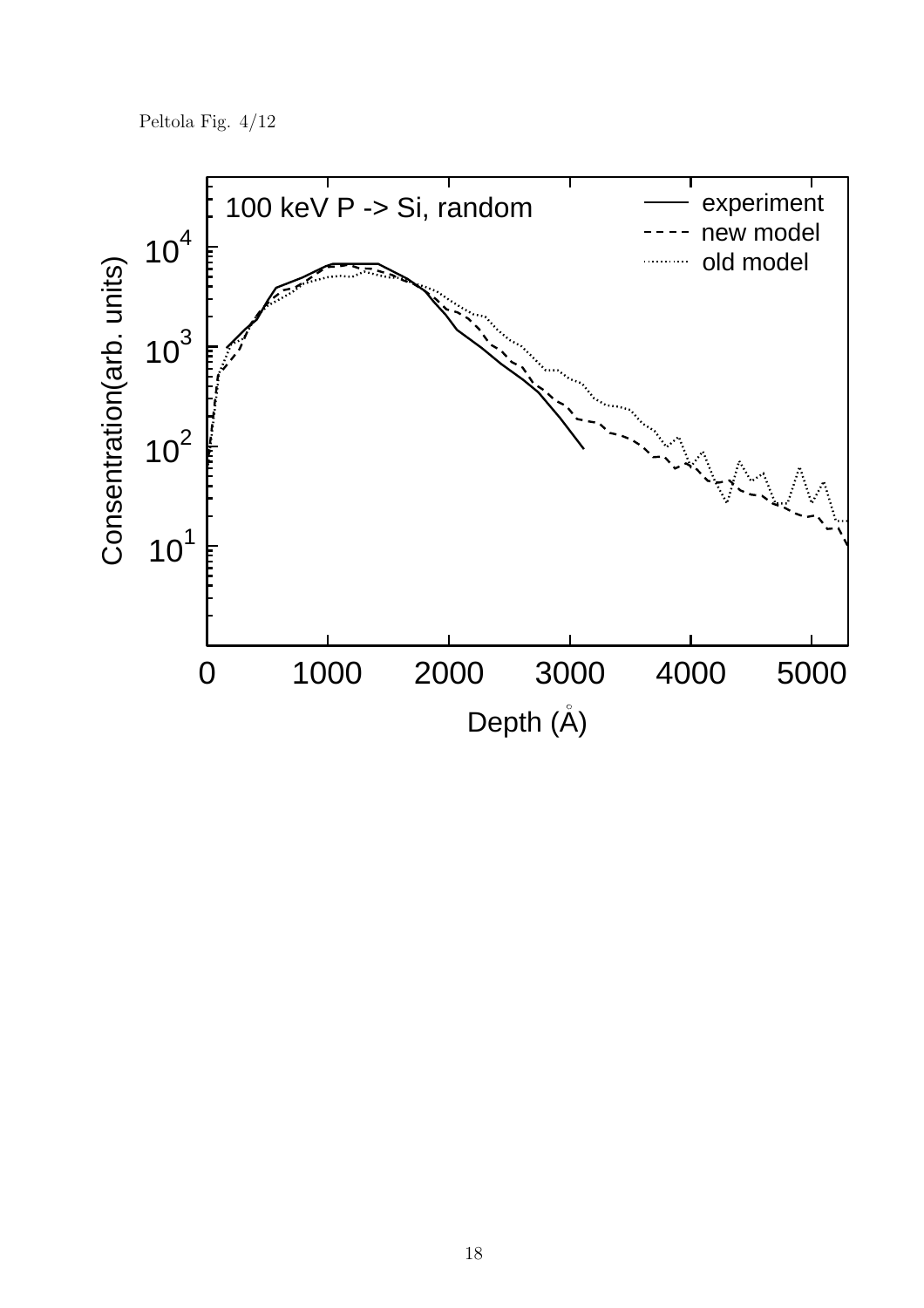Peltola Fig. 5/12

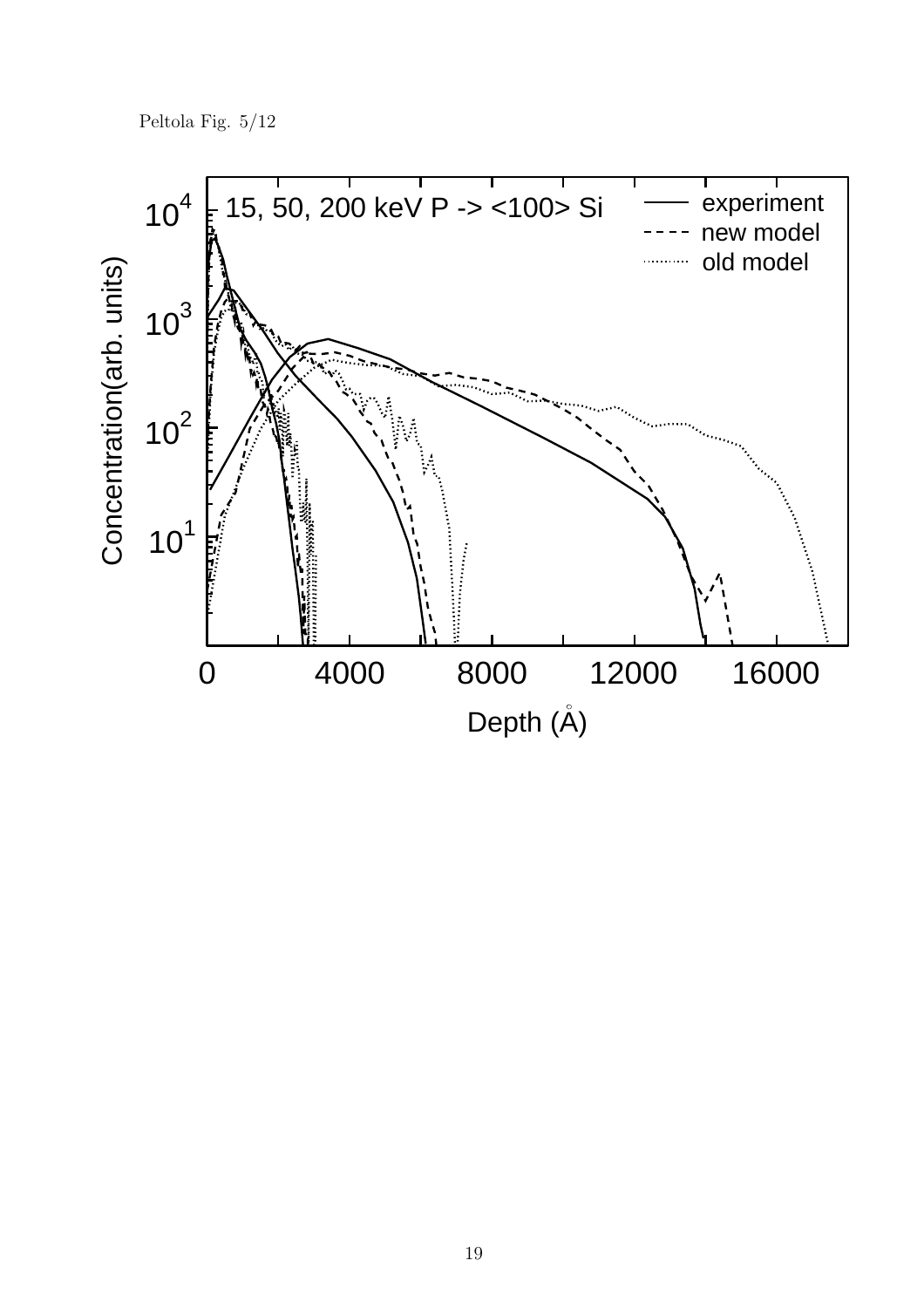Peltola Fig. 6/12

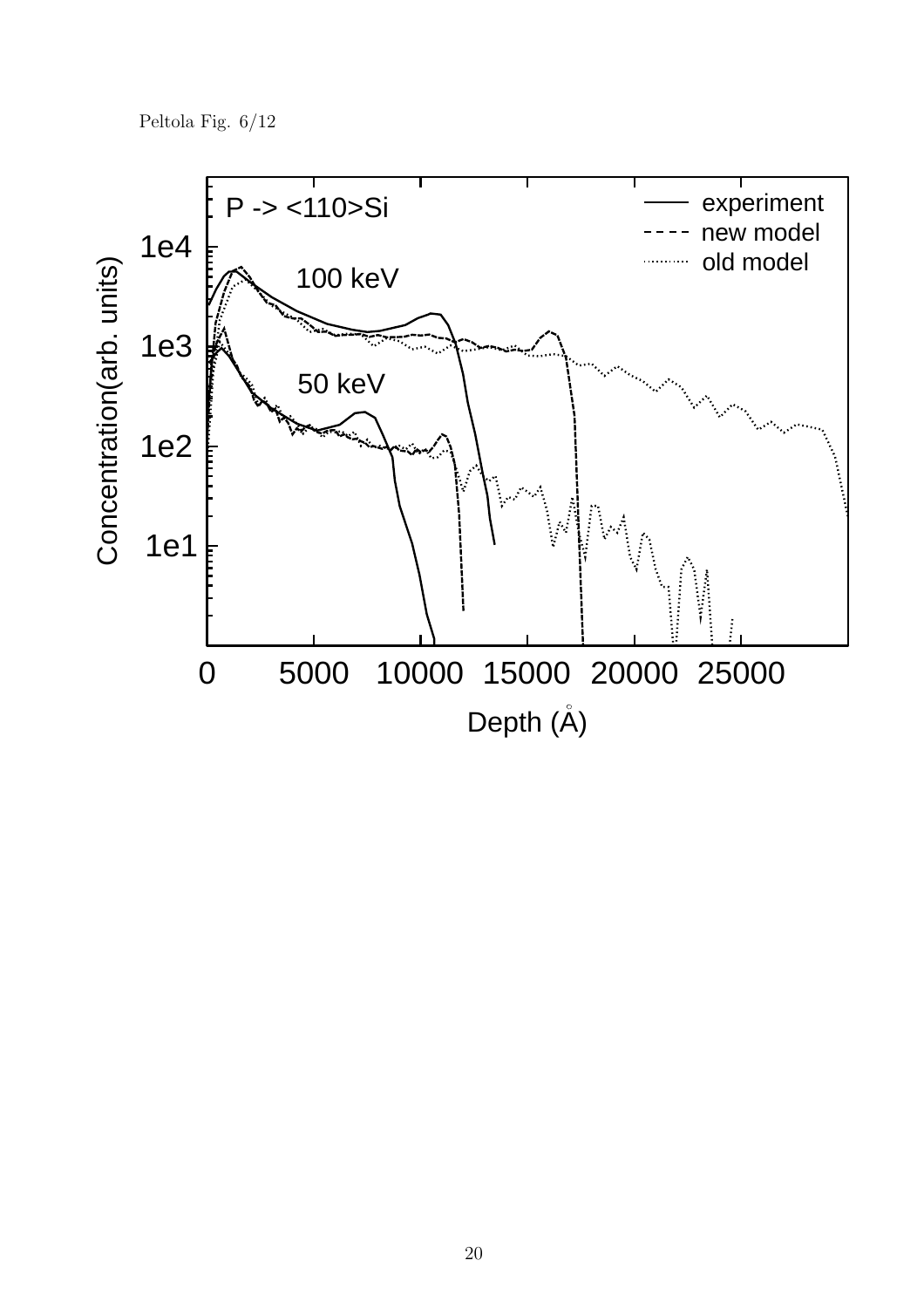Peltola Fig. 7/12

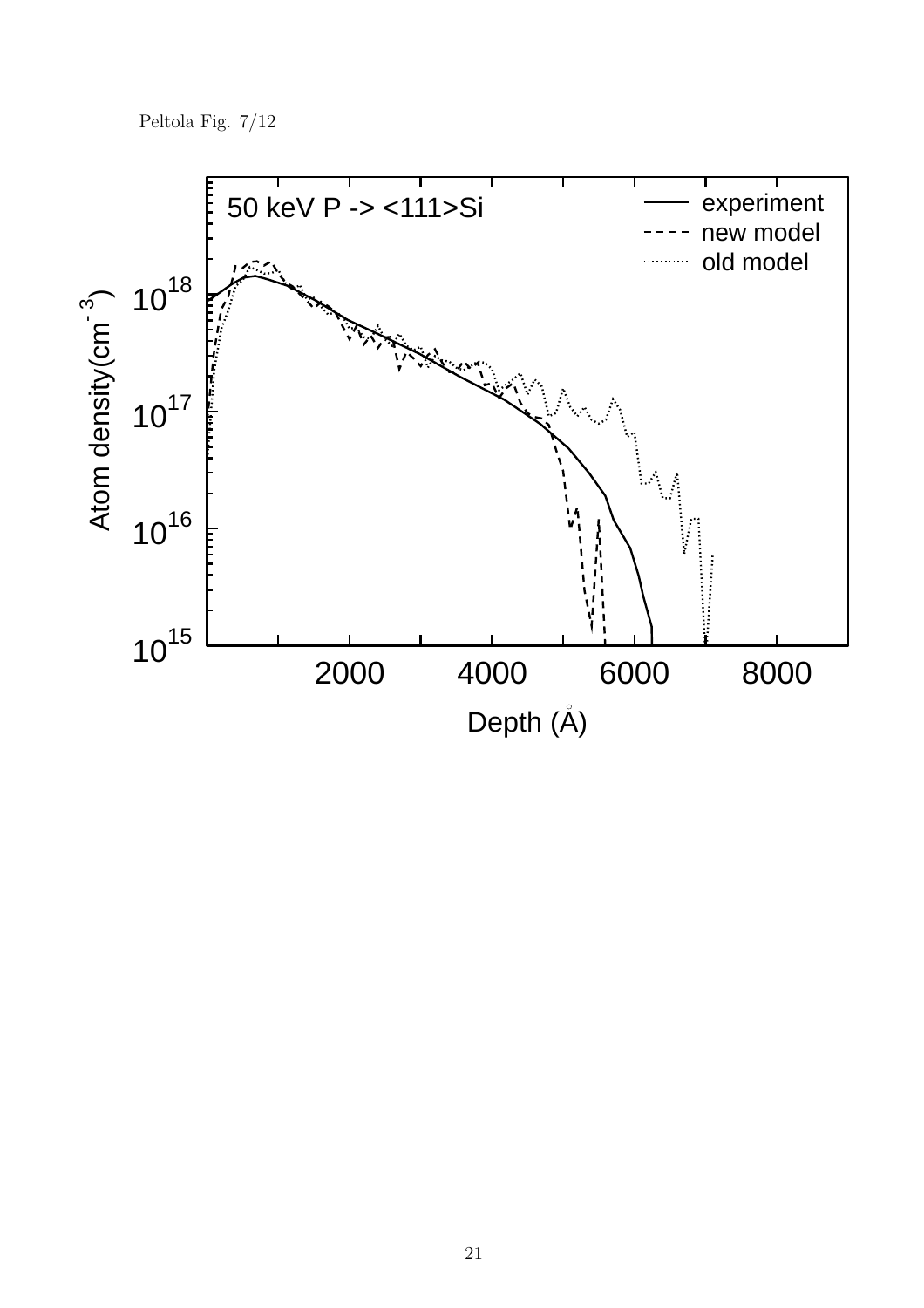Peltola Fig. 8/12

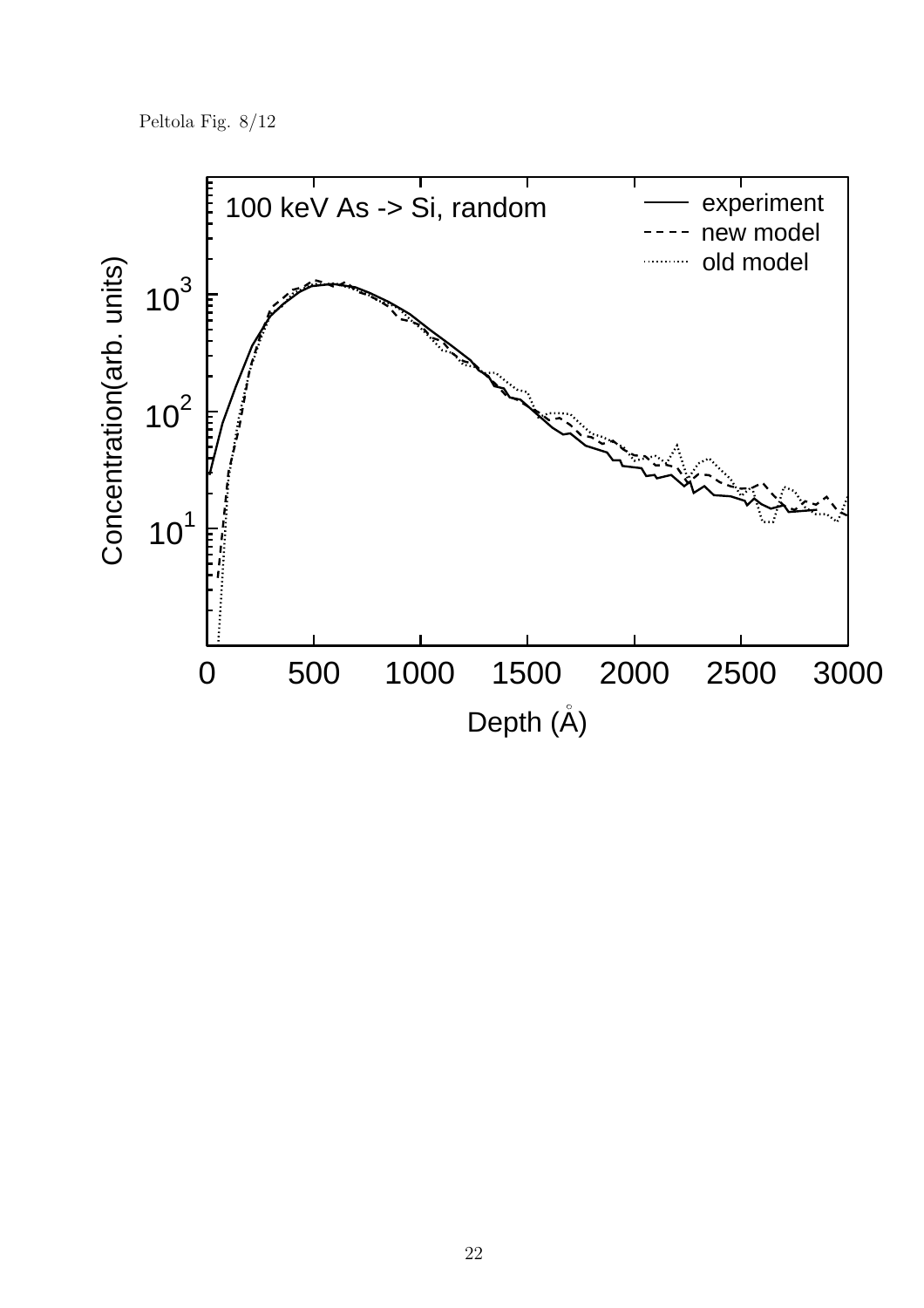Peltola Fig. 9/12

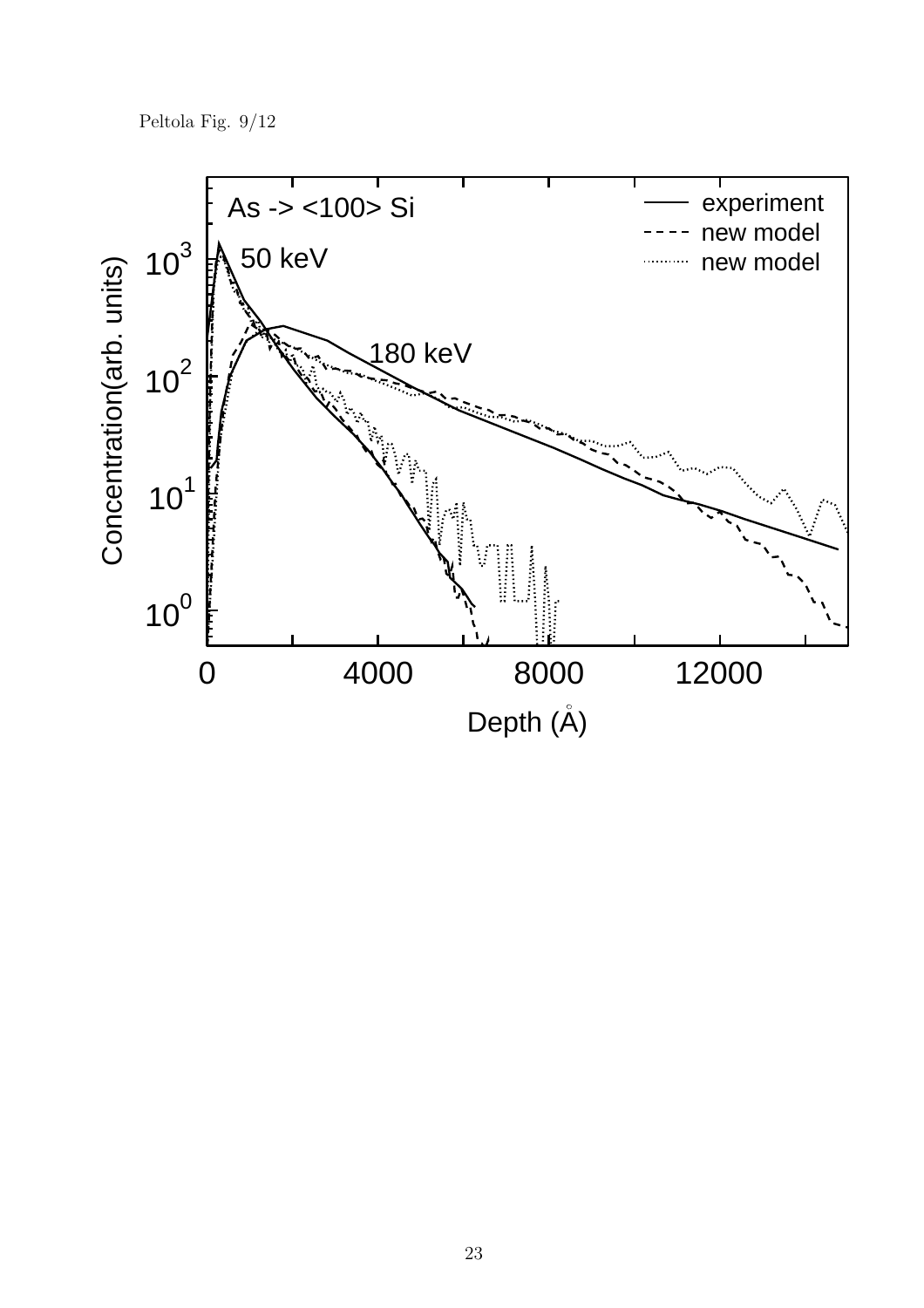Peltola Fig. 10/12

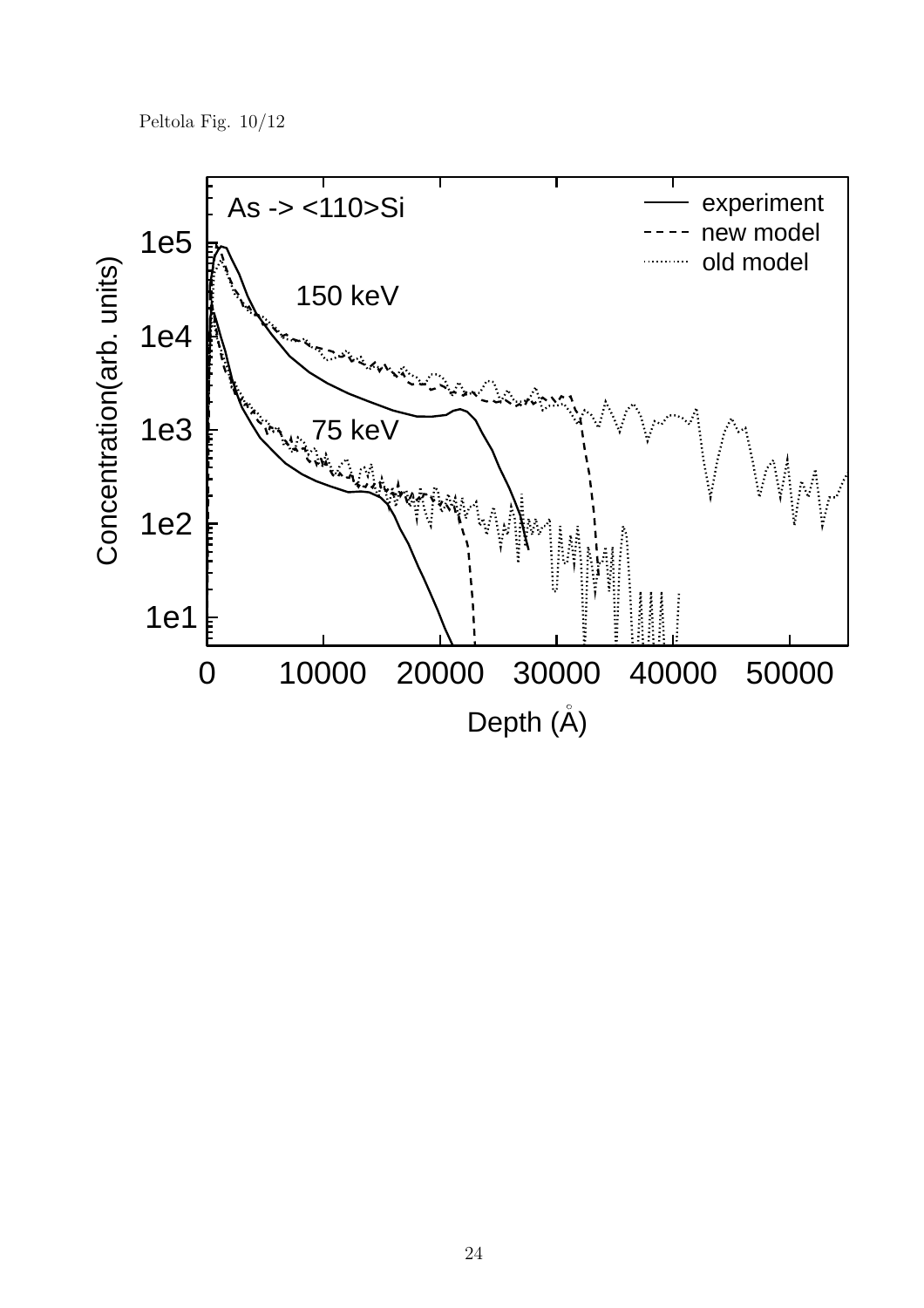Peltola Fig.  $11/12$